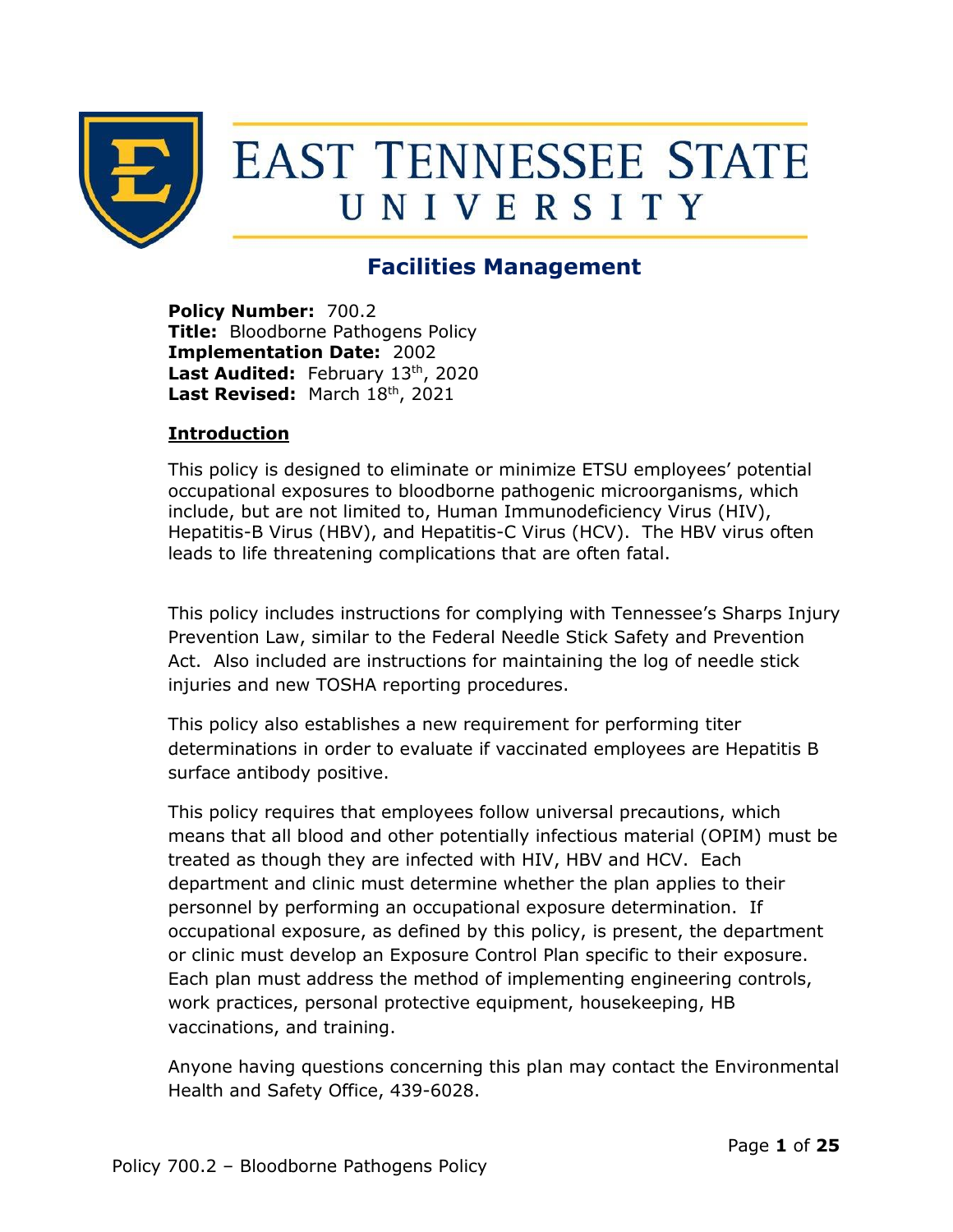This plan also mandates practices and procedures for post-exposure followup and recordkeeping.

Specific requirements of this plan include:

- Determination of employee exposure
	- o Prescribing procedures which assure the application of Universal Precautions, Engineering Controls and Personal Protective Equipment (PPE)
	- o Ensuring proper engineering and work practice controls are followed
	- o Providing and ensuring proper personal protective equipment is utilized
	- o Assuring proper housekeeping practices are followed
- Providing special protection for individuals working in HIV and HBV research laboratories and product facilities
- Making Hepatitis B vaccination available, at no cost, to potentially exposed employees
- Providing adequate training to all potentially exposed individuals
- Ensuring all actual and potential hazards are appropriately labeled or identified
- Maintaining appropriate prescribed records

This plan complies with the requirements of the OSHA/TOSHA Bloodborne Pathogen Standard, CFR 1910.1030. The plan also applies to students and all other individuals who may potentially be exposed to bloodborne pathogens by involvement in university activities.

### **Scope**

This program applies to all ETSU employees, students and others who have contact with blood or other potentially infectious body fluids while involved in university activities. Exposure determination will be conducted by each Department. A guide for exposure determination by Job Classification and Duties is located in Appendices 1 & 2 of this policy.

### **Definitions**

- **Administrative Controls**. Formal procedures established to ensure that Category I and II tasks are properly identified, SOPs are developed and employees who perform these tasks are adequately trained and protected.
- **Blood**. Human blood, human blood components and products made from human blood.
- **Bloodborne Pathogens**. Pathogenic microorganisms that are present in human blood and can cause disease in humans. These pathogens include, but are not limited to, hepatitis B virus, and human immunodeficiency virus.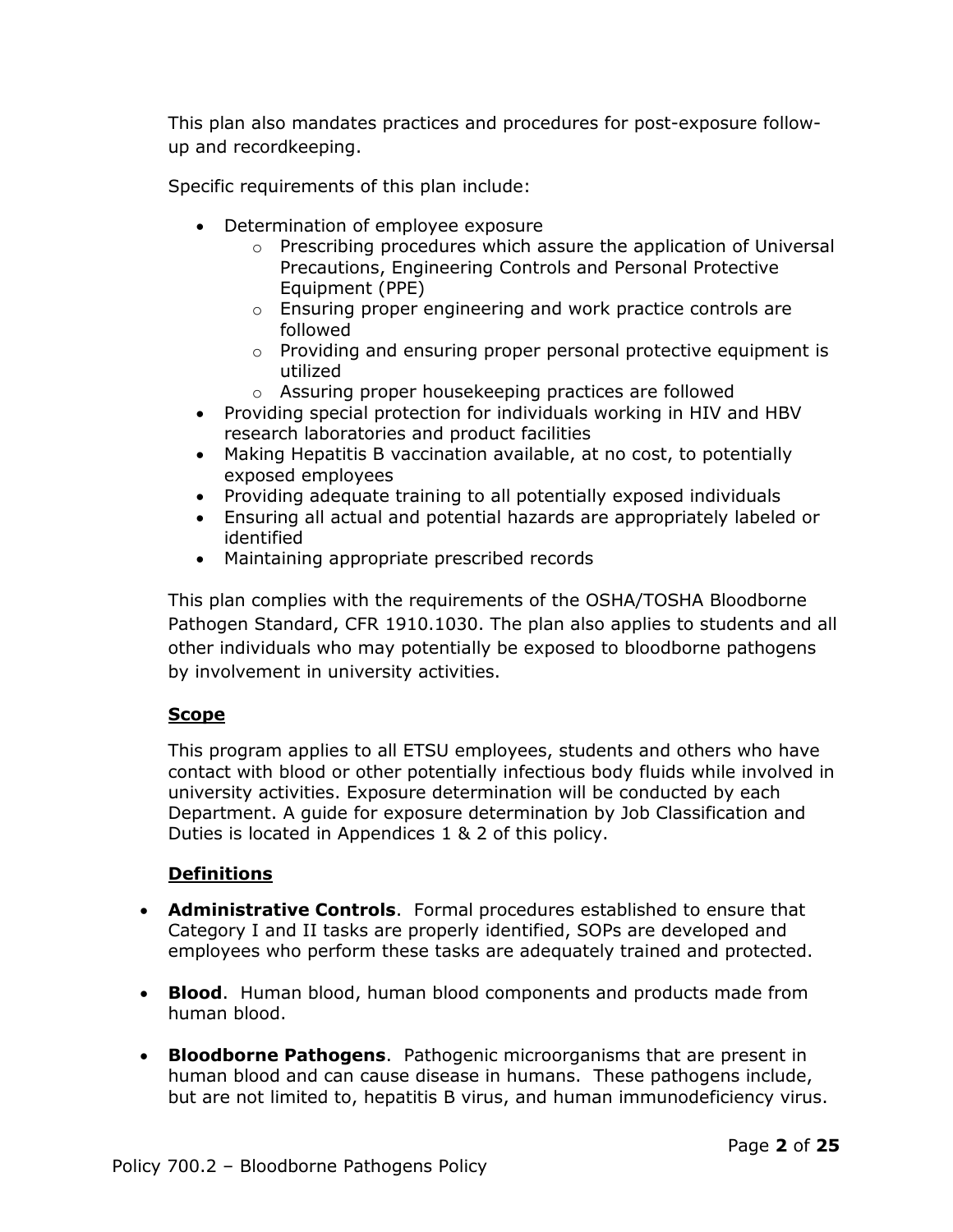- **Clinical Laboratory**. A workplace where diagnostic or other screening procedures are performed on blood or other potentially infectious materials.
- **Contaminated**. The presence or the reasonably anticipated presence of blood or other potentially infectious materials on an item or surface.
- **Contaminated Laundry**. Laundry that has been soiled with blood or other potentially infectious materials or may contain sharps.
- **Contaminated Sharps**. Any contaminated object that can penetrate the skin including, but not limited to, needles, scalpels, broken glass, broken capillary tubes and exposed ends of dental wires.
- **Decontamination**. The use of physical or chemical means to remove, inactivate or destroy bloodborne pathogens on a surface or item to the point where they are no longer capable of transmitting infectious particles and the surface or item is rendered safe for handling, use or disposal.
- **Engineering Controls**. Controls (e.g., sharps disposal containers, selfsheathing needles, safer medical devices, such as sharps with engineered sharps injury protections and needleless systems) that isolate or remove the bloodborne pathogens hazard from the workplace.
- **Exposure Incident**. A specific eye, mouth, other mucous membrane, nonintact skin or parenteral contact with blood or other potentially infectious materials that results from the performance of employee's duties.
- **Fluid Resistant**. Material that resists moisture restricts blood and other fluids strike through.
- **Hand washing Facilities**. A facility providing an adequate supply of running potable water, soap, and single use towels or hot air drying machines.
- **HBV**. Hepatitis B virus.
- **HCV**. Hepatitis C virus.
- **HIV**. Human immunodeficiency virus.
- **Impervious**. Not permitting passage of a substance.
- **Licensed Healthcare Professional**. A person who's legally permitted scope of practice allows them to independently perform the activities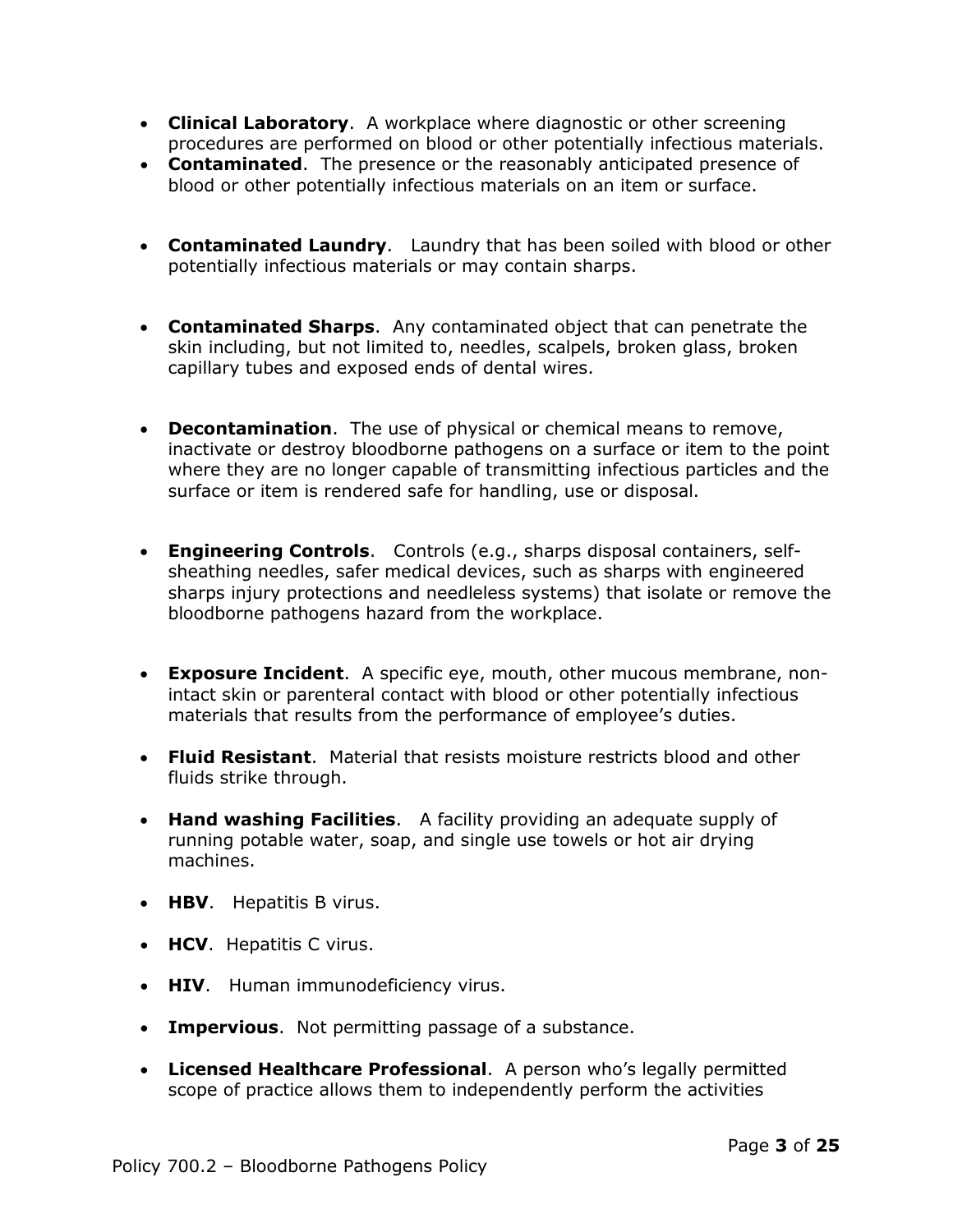required.

- **Needleless Systems**. Devices that do not use needles for (1) the collection of fluids or withdrawal of body fluids after initial venous or arterial access is established; (2) the administration of medication or fluids; or (3) any other procedure involving the potential for occupational exposure to bloodborne pathogens due to percutaneous injuries from contaminated sharps.
- **Occupational Exposure**. Reasonably anticipated skin, eye, mucous membrane, or parenteral contact with blood or other potentially infectious materials that may result from the performance of an employee's duties.
- **Other Potentially Infectious Materials**. 1). The following body fluids: semen, vaginal secretions, cerebrospinal fluid, synovial fluid, pleural fluid, pericardial fluid, saliva in dental procedures, any bodily fluid that is visibly contaminated with blood, and all body fluids in situations where it is difficult or impossible to differentiate between body fluids. 2). Any unfixed tissue or organ (other than intact skin) from a human (living or dead); and 3). HIV containing cell or tissue cultures, organ cultures, and HIV or HBV containing culture medium or other solutions and blood, organs, or other tissue from experimental animals infected with HIV or HBV.
- **Parenteral**. Piercing mucous membrane or the skin barrier through such events as needle sticks, human bites, cuts and abrasions.
- **Personal Protective Equipment**. Specialized clothing or equipment worn by an employee for protection against a hazard. General work clothes (e.g., uniforms, pants, shirts, or blouses) not intended to function as protection against a hazard is not considered to be personal protective equipment.
- **Regulated Waste**. Liquid or semi-liquid blood or other potentially infectious materials; contaminated items that would release blood or other potentially infectious materials in a liquid or semi-liquid state if compressed; items that are caked with dried blood or other potentially infectious materials and are capable of releasing these materials during handling; contaminated sharps; and pathological and microbiological wastes containing blood of other potentially infectious materials.
- **Source Individual**. Any individual, living or dead, whose blood or other potentially infectious materials may be a source of occupational exposure to the employee. Examples include, but are not limited to, hospital and clinic patients, clients of drug and alcohol treatment facilities, human remains, and individuals who donate, sell blood or blood components.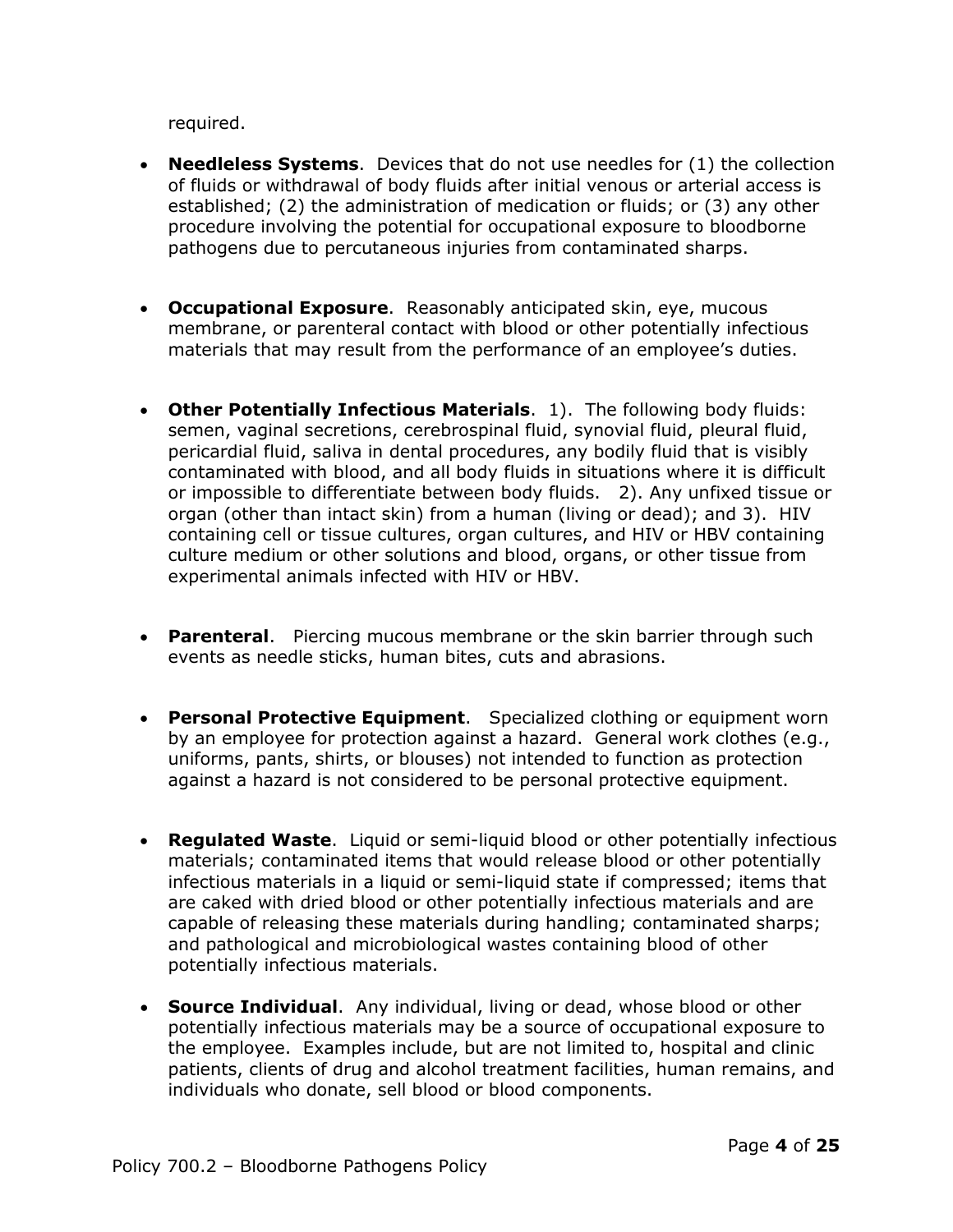- **Sharps with Engineered Sharps Injury Protection**. A non-needle sharp or a needle device used for withdrawing body fluids, accessing a vein or artery, or administering medications or other fluids, with a built-in safety feature or mechanism that effectively reduces the risk of an exposure incident.
- **Sterilize**. The use of a physical or chemical procedure to destroy all microbial life including highly resistant bacterial endospores.
- **Tennessee Occupational Safety and Health Administration (TOSHA)**. The State of Tennessee' regulatory agency for safety in the workplace.
- **Universal Precautions**. An approach to infection control where all human blood and certain human body fluids are treated as if known to be infectious for HIV, HBV and other bloodborne pathogens.
- **Work Practice Controls**. Controls that reduce the likelihood of exposure by altering the manner in which a task is performed (e.g., prohibiting recapping of needles by a two handed technique).

### **Procedures**

**Exposure Determination**. Each department affected by the policy must perform an exposure determination concerning which employees may incur occupational exposure to blood or other potentially infectious materials. The exposure determination should be made without regard to the use of personal protective equipment. Occupational exposure is defined as a reasonably anticipated skin, eye, mucous membrane, or parenteral contact with blood or other potentially infectious materials that may result from the performance of an employee's duties. This exposure determination requires a listing of all job classifications in which all employees may be expected to incur occupational exposure. Job classifications which are in this category must be listed on the form in Appendix 1.

In addition, TOSHA requires a listing of job classifications in which some employees may have occupational exposure. Since not all the employees in these categories would be expected to incur exposure to blood or other potentially infectious materials, tasks or procedures that would cause these employees to have occupational exposure, they are also required to be listed. The job classifications and associated tasks for these categories are listed in Appendix 2. All other job classifications are considered Category C (no exposure) by the standard.

"Good Samaritan" acts are unanticipated events that occur when employees who do not have occupational exposure are exposed to blood to other OPIM (e.g., assisting a person with a nosebleed). These are not included in the scope of this plan.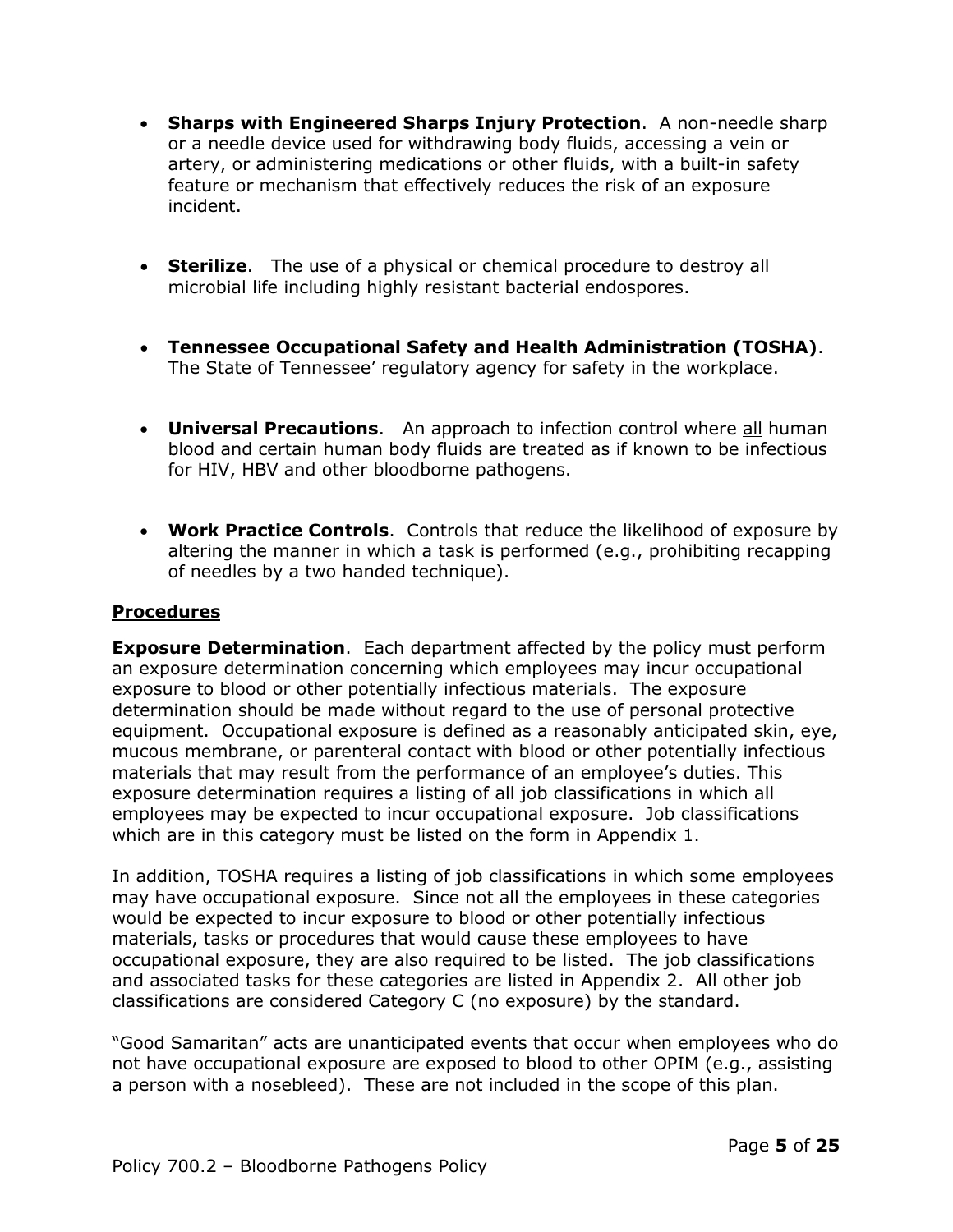Each department shall maintain a current record of their job classification determinations and a copy of their department Exposure Control Plan. These determinations should be updated annually or as required for new employees.

**Universal Precautions**. Universal Precautions embraces the concept of treating all body fluids and materials as infectious. The use of Universal Precautions will be employed in all workplaces with occupational exposures to blood or OPIM. All bodies are considered to contain potentially transmissible pathogens and appropriate barrier techniques must be followed.

**Engineering and Work Practice Controls**. Supervisors should implement methods or controls to eliminate or minimize exposure to blood or OPIM in the workplace. This can be accomplished by the use of intrinsically safe substances, procedures or devices; substitution for a hazardous procedure to device with one that is less risky or harmful and isolation or containment of the hazard. The following workplace practice controls shall be used to eliminate/reduce employee's exposure to blood or OPIM:

- Hand Washing/Aseptic Technique.
	- o Aseptic technique will be observed in the routine performance of all patient care procedures.
	- $\circ$  Hand washing facilities shall be readily available to all employees.
	- $\circ$  Employees must wash their hands with soap and water before and after each patient contact, after the removal of gloves and/or other protective clothing and immediately, or as soon as possible, after any hand contact with blood or OPIM.
	- o When the use of hand washing facilities is not feasible, employees shall either use an appropriate antiseptic cleanser or antiseptic towelette.
	- o Only non-petroleum based hand cream should be used when wearing protective gloves.
- Sharps Containers.
	- $\circ$  Sharps containers shall be closable, puncture resistant, labeled or colorcoded in accordance with the TOSHA Standard and leak proof on the sides and bottom.
	- $\circ$  During use, containers for contaminated sharps must be accessible to personnel and located close to the immediate area where sharps are used. Containers should be kept upright and replaced before they are completely filled.
	- o Sharp containers must be closed when being moved.
	- o Reusable sharps that are contaminated with blood or OPIM shall not be stored or processed in a manner that requires employees to reach by hand into the containers where these sharps have been placed.
	- General Practices.
		- $\circ$  Eating, drinking, smoking, applying cosmetics or lip balm or handling contact lens are prohibited in all work areas where there is a reasonable likelihood of occupational exposures.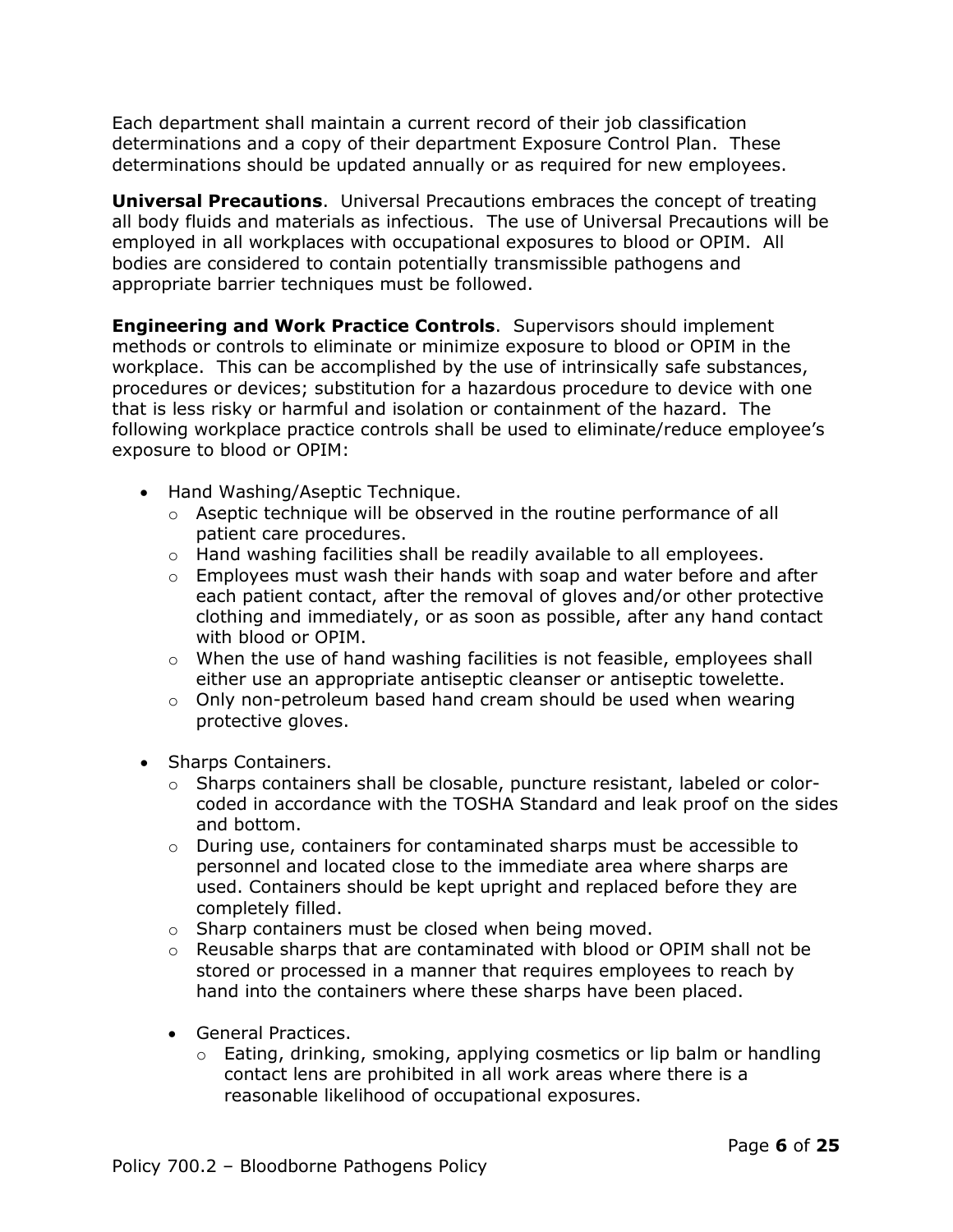- $\circ$  Food and drink shall not be kept in refrigerators, freezers, shelves, counters or bench tops where blood or OPIM are present.
- o All procedures involving blood or OPIM shall be performed in such a manner as to minimize splashing, spraying, splattering and generation of droplets of these substances.
- $\circ$  Mouth pipetting/suctioning of blood or other potentially infectious materials is prohibited.
- o Specimens of blood or OPIM shall be placed in a container, which prevents leakage during collection, handling, processing, storage, transport or shipping.
- Regulated Waste Handling and Storage Procedures. Containers for regulated waste shall be:
	- $\circ$  Closable, and constructed to contain all contents and prevent leakage of fluids during handling, storage, transport and shipping.
	- o Puncture resistant, labeled or color-coded in accordance with the TOSHA Standard.
	- $\circ$  Closed prior to removal or replacement. Containers shall be placed in a secondary container if leakage is possible or contamination of the outside container occurs.

### **Sharps Injury Prevention**

- Sharps Handling Procedures.
	- o Sharps and needles shall be handled, stored, and disposed of in a manner that protects employees and other personnel from occupational exposure to bloodborne pathogens.
	- $\circ$  Contaminated needles and other contaminated sharps shall not be bent, recapped or removed unless the department can demonstrate that no alternative is feasible or that such action is required by a specific medical procedure. Shearing or breaking of contaminated needles is prohibited.
	- $\circ$  Recapping or needle removal must be accomplished through the use of a mechanical device or a one-handed technique.
	- $\circ$  Immediately or as soon as possible after use, contaminated reusable sharps shall be placed in appropriate containers until properly reprocessed.
- •Safer Needle Devices
	- o Departments and clinics must consider and incorporate into their practices innovations in medical procedures, devices and technological developments that reduce the risk of exposure (e.g., newly available medical devices designed to reduce needle sticks).
	- $\circ$  Departments and clinics must document consideration and use of appropriate, commercially available, and effective safer devices (e.g., describe the devices identified as candidates for use, the method(s) used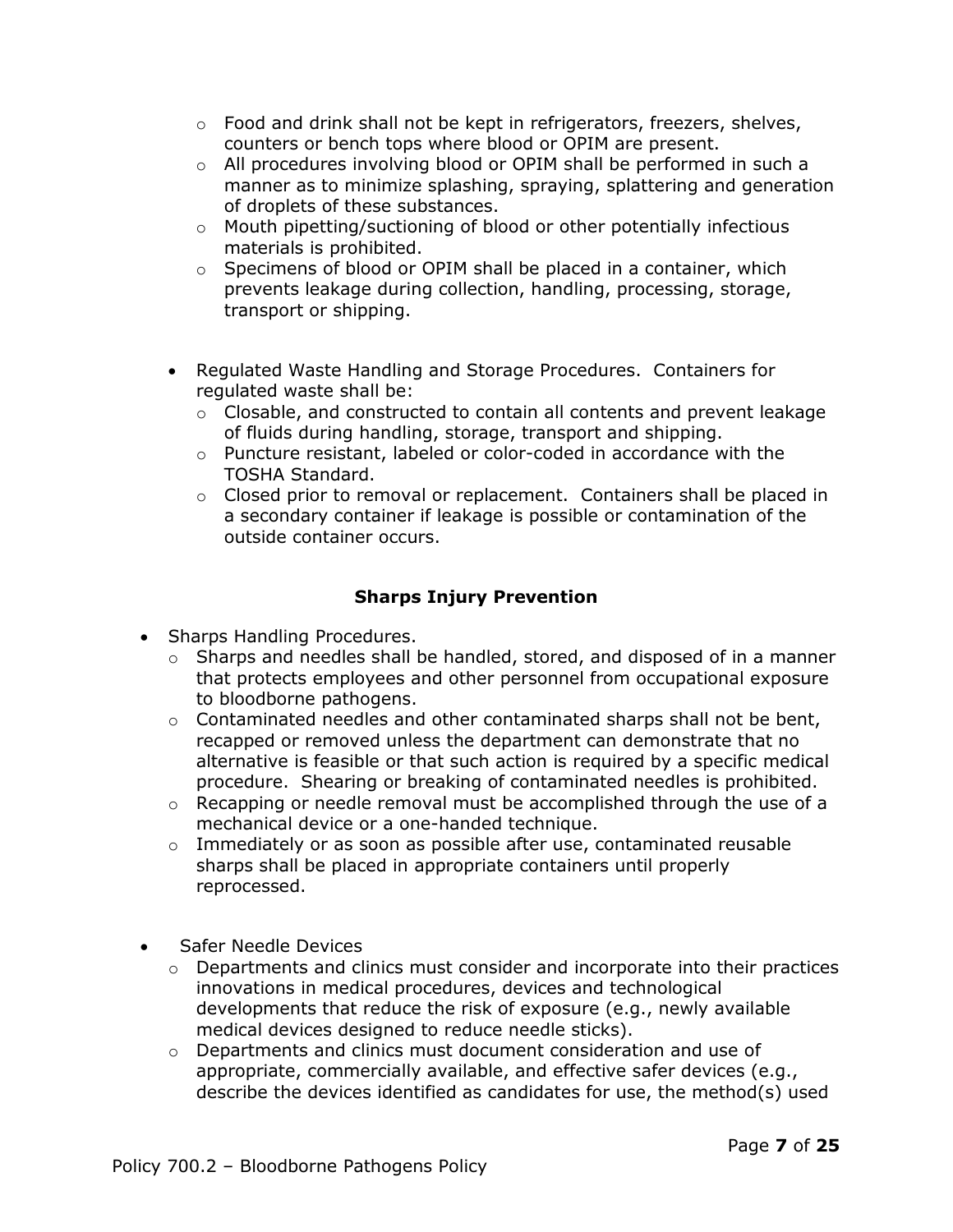to evaluate those devices, and justification for the eventual selection).

- $\circ$  Since no one medical device is considered appropriate or effective for all circumstances, selection should be based on reasonable judgment.
- o Devices selected should not jeopardize patient or employee safety or be medically inadvisable.
- $\circ$  Non-managerial employees responsible for direct patient care must be involved with the identification, evaluation, and selection of effective engineering controls, including safer medical devices. Employees selected should represent the range of exposure situations encountered in the workplace.
- $\circ$  Employee involvement must be documented in departmental plans. This obligation can be met by listing the employees involved and describing the process by which input was requested; or presenting other documentation, including reference to meeting minutes, or records of responses received from employees.

#### **Personal Protective Equipment**

- When there is identified potential occupational exposures, the department shall provide, at no cost to the employee, appropriate personal protective equipment, such as, but not limited to, gloves, gowns, face shields, laboratory coats, masks, eye protection, mouthpieces, resuscitation bags, etc.
- Personal protective equipment will be considered appropriate only if it does not permit blood or OPIM to pass through to or reach the employee's work clothes, street clothes, undergarments, eyes, mouth or other mucous membranes under normal conditions of use and for the duration of time which the protective equipment will be used.
- All personal protective equipment shall be cleaned, laundered or disposed of at no expense to the employee.
- All personal protective equipment shall be repaired or replaced as needed to maintain its effectiveness, at no expense to the employee.
- If a garment(s) is penetrated by blood or OPIM, the garment(s) shall be removed immediately or as soon as feasible.
- All personal protective clothing shall be removed prior to leaving the work area.
- When personal protective clothing is removed, it shall be placed in an appropriately designated area or container marked with a biohazard label. Removal should be performed in a manner to avoid contact with the outer cover.
- The use of masks and protective eyewear is required when contamination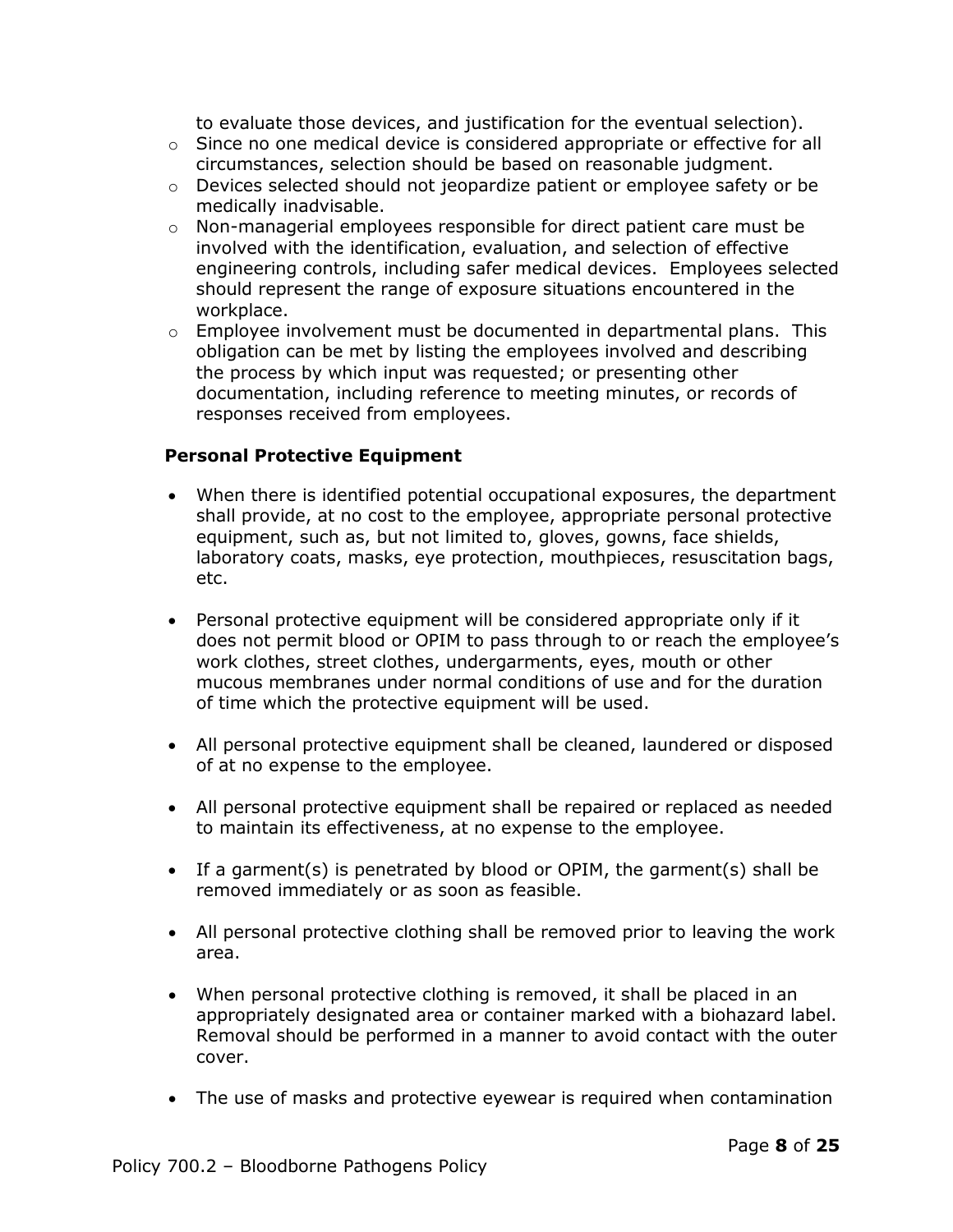of mucosal membranes (eyes, mouth, or nose) with body fluids (such as splashes or areosolization of such material) is likely to occur. They are not required for routine activities where splashes or areosolization is extremely unlikely.

- The use of gowns or aprons is required when splashes to skin or clothing of body fluids are likely to occur. Gowns or aprons shall be made of, or lined with, impervious material.
- Surgical caps or hoods and/or shoe covers or boots shall be worn in instances when gross contamination can be reasonably anticipated.
- Gloves shall be worn when it can be reasonably anticipated that the employee may have hand contact with blood or OPIM, mucous membranes, non-intact skin or when handling or touching contaminated surfaces.
- Disposable gloves shall be replaced as soon as practical when contaminated or as soon as feasible if they are torn, punctured or when their ability to function as a barrier is compromised.
- Disposable gloves shall not be washed or decontaminated for reuse.
- Utility gloves may be decontaminated for reuse if their integrity is not compromised. They must be discarded when their ability to function as a barrier is compromised.
- Gloves shall be of appropriate materials, intact latex or intact vinyl of appropriate quality for the procedures performed and of appropriate size for each wearer. Gloves shall not be washed or disinfected for re-use. Gloves are not a substitute for proper hand washing. Hands are to be washed using warm water and liquid soap immediately after removing gloves.
- No gloves shall be used if they are peeling, cracking or discolored of if they have punctures, tears or other evidence of deterioration.
- The use of disposable gloves is indicated for procedures where body fluids are handled. Wearing gloves is particularly important in the following situations:
	- $\circ$  If the individual handling the material has cuts, abraded skin, chapped hands, dermatitis or similar conditions;
	- o During instrumental examination which has the possibility of causing bleeding or release of other body fluids;
	- o When contacting abraded or non-intact skin of individuals with active bleeding or drainage;
	- o During invasive procedures; and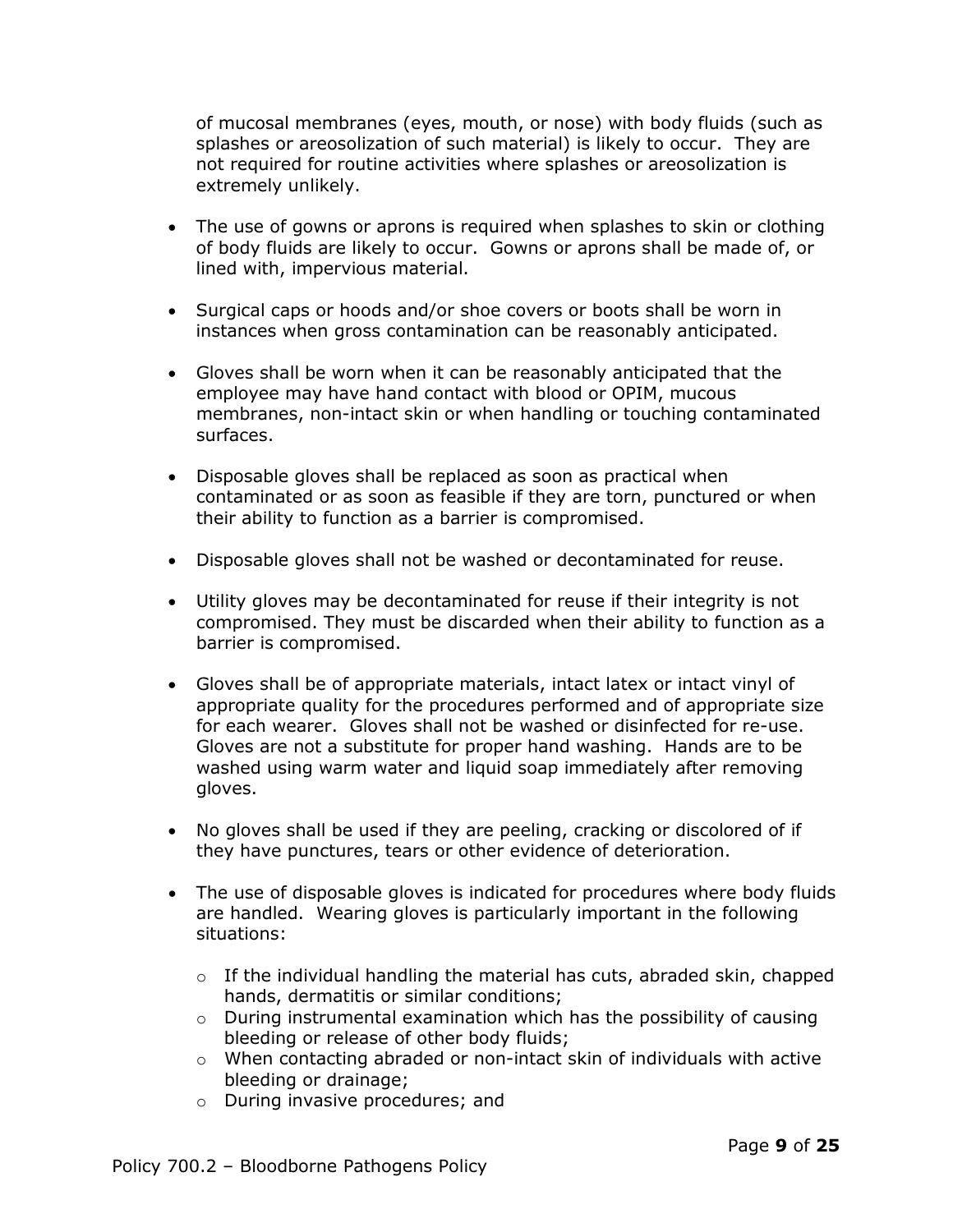- o During all cleaning and documentation procedures.
- Gloves shall be worn when performing all phlebotomies.

#### **Housekeeping, Cleaning and Disinfection**

All equipment, environmental, and working surfaces shall be properly cleaned and disinfected with an appropriate germicide or a 1:10 dilution of sodium hypochlorite after:

- Completion of Procedures
- When surfaces are overtly contaminated
- Immediately after any spill of blood or OPIM
- At the end of the work shift

All bins, pails, cans, and similar receptacles intended for re-use which have the potential for becoming contaminated with blood or OPIM shall be inspected, cleaned, and disinfected daily and as soon as possible upon visible contamination.

Broken glassware, which may be contaminated, shall not be picked up by hand. It shall be picked up using a brush, dustpan and/or tongs. Vacuum cleaners should not be used for these procedures.

Re-usable items contaminated with blood or OPIM will be decontaminated prior to washing and/or re-processing.

Equipment which may become contaminated with blood or other potentially infectious materials shall be examined prior to service or shipping and shall be decontaminated as necessary.

Infectious wastes and sharps containers are incinerated through contracted medical waste services. This waste is designated by red-bag/container or biohazard label. Infectious waste shall be placed in contaminated waste containers, which are constructed to prevent leakage, appropriately labeled and lined with a red bag. Red bags are placed in a secondary container, which is constructed to prevent leakage and appropriately labeled for transport and disposal.

Clean up/disinfection shall be done using an approved germicide or a 1:10 dilution of sodium hypochlorite. Personnel shall wear gloves and other PPE as appropriate at all times during the clean-up procedures. In general, spill clean-ups include:

- Absorbing the spill
- Diluting with a detergent
- Disinfecting the area
- Reabsorbing the material
- Rinsing
- Drying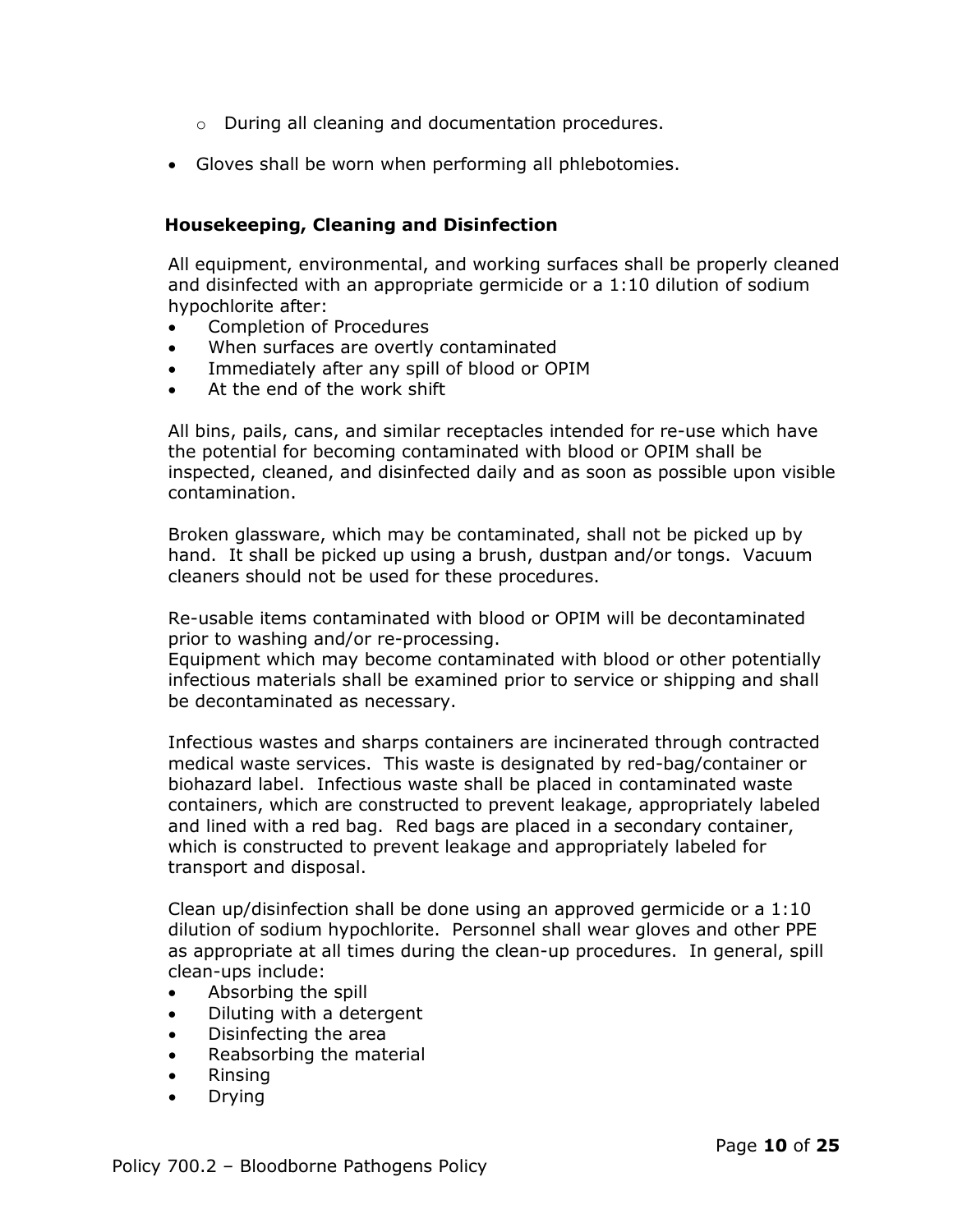Clothing grossly contaminated with a body fluid is removed and placed in a leak-proof container prior to laundering. Personnel handling contaminated laundry will wear protective gloves and gowns and other PPE as appropriate during handling and sorting to minimize contact with blood or OPIM.

#### **Laundry**

Contaminated laundry shall be handled as little as possible with a minimum of agitation.

Contaminated laundry shall be bagged or containerized where used without being sorted or rinsed.

Whenever the contaminated laundry is wet and presents a reasonable likelihood of soak-through or leakage, the laundry shall be placed in a bag or container that prevents leakage of fluids to the exterior. Employees who have contact with contaminated laundry shall wear protective gloves and other appropriated personal protective equipment.

Contaminated laundry shall be placed and transported in appropriate labeled bags.

#### **Hepatitis B Vaccination**

The university will make the Hepatitis B vaccination series available to all current and new employees who have occupational exposure after those employees have received appropriate training and within 10 working days of initial assignment at no cost to the employee unless:

- The employee previously received the vaccination series,
- Antibody testing determines immunity, or
- Vaccination is medically contraindicated.

Employees claiming one of these exemptions need to have documentation supporting the exemption in the medical record.

If an employee declines to accept the Hepatitis B Vaccination, the employee shall sign the Hepatitis B Vaccination Declination Statement. Employees who initially decline the Hepatitis B Vaccine may decide at a later date to receive it. Such employees may receive the vaccine at a reasonable time and place at no charge, provided that they are still working at tasks involving occupational exposure. Forms are available from EH & S (See Appendix 6).  **Exposure Incident Evaluation Procedures**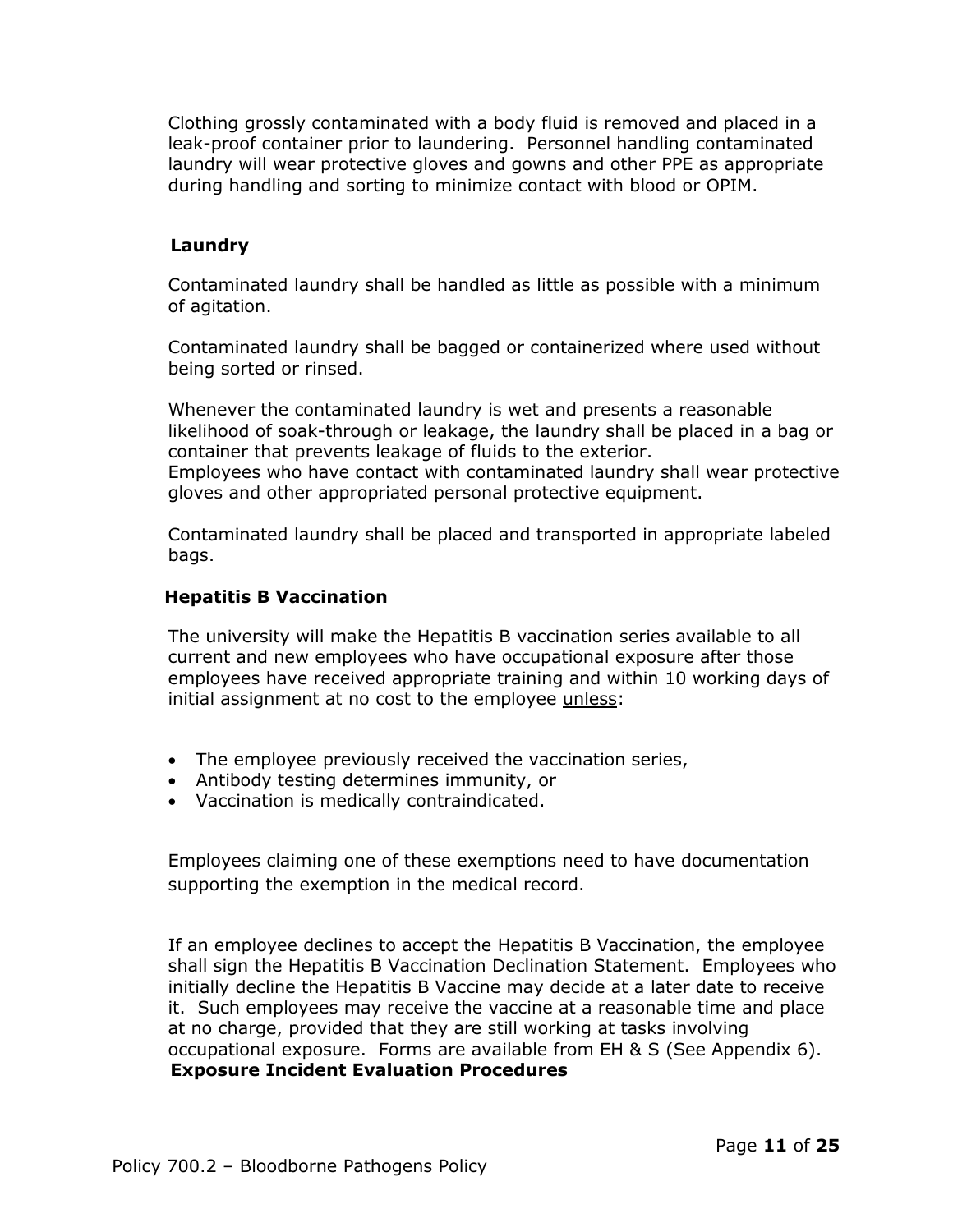Following an exposure incident, an Exposure Incident Form (Appendix 4) must be completed as soon as possible. The OSHA Coordinator/Supervisor and exposed employee will contact Corvel, Workers Compensation carrier, to ensure proper testing and follow-up is completed. The medical facility providing the patient care shall file a confidential medical evaluation and follow-up and make it available to the affected employee.

### **Communication of Hazard to Employees**

Warning labels shall be affixed to containers of regulated waste, refrigerators and freezers containing blood or OPIM; and other containers used to store, transport or ship blood or OPIM, with the following exceptions:

- Red bags or red containers may be substituted for labels.
- Containers of blood, blood components, or blood products that are labeled as to their contents and have been released for transfusion or other clinical use are exempt from the labeling requirements.
- Individual containers of blood or OPIM that are placed in a labeled container during storage, transport, shipment or disposal are exempt from the labeling requirement.
- Labels required shall include the following legend:



- These labels shall be fluorescent orange-red or predominately so, with lettering or symbols in a contrasting color.
- Labels required shall be affixed as close as feasible to the container by string, wire, adhesive or other method that prevents loss or unintentional removal.
- Labels required for contaminated equipment shall also indicate which portions of the equipment remains contaminated.
- Regulated waste that has been decontaminated need not be labeled or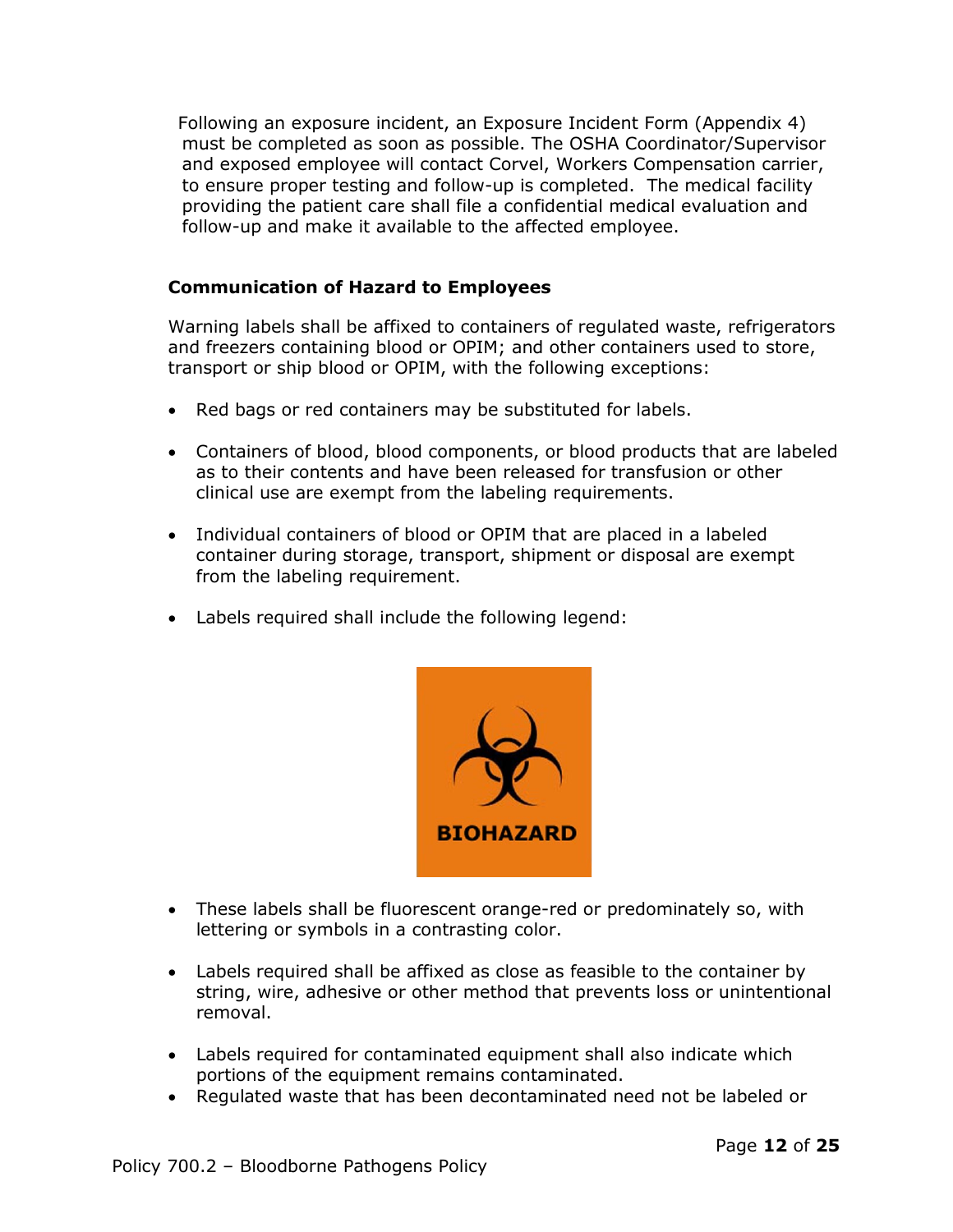color-coded.

#### **Recordkeeping and Documentation**

#### • **Sharps Injury Log**

- o Department OSHA Coordinators must maintain a log of sharps injuries that occur in their departments.
- o Information in this log must remain **confidential**.
- $\circ$  Log should contain information describing the type and "brand" of instrument involved in the incident, department work area where the injury occurred and an explanation of what happened.
- $\circ$  Copies of sharps injuries must be forwarded to Environmental Health and Safety and Human Resources

The university shall establish and maintain in the Office of Human Resources, Personnel Office a confidential medical record for each employee who has an occupational exposure incident.

Employee's medical records will be kept confidential and are not disclosed or reported without the employee's expressed written consent to any person within or outside the workplace except as required by law.

Medical records will be made available upon request for examination and copying to employees, to employee's representatives.

Records will be maintained for at least the duration of the employee's employment, plus 30 years.

#### **Biohazard Waste Disposal**

- $\circ$  Biohazardous agent refers to an agent that is biological in nature, capable of self-replication, and has the capacity to produce deleterious effects upon biological organisms. Biohazardous agents include, but are not limited to; bacteria, fungi, viruses, rickettsiae, chlamydia, prion, parasites, recombinant products, allergens, cultured human and animal cells and the potentially biohazardous agents these cells may contain, infected clinical specimens, tissue from experimental animals, plant viruses, bacteria and fungi, toxins, and other biohazardous agents as defined by State and Federal regulations.
- o Biological waste is any material that contains or has been contaminated by a biohazardous agent. Biological waste includes, but is not limited to; Petri dishes, surgical wraps, culture tubes, syringes, needles, blood vials, absorbent material, personal protective equipment and pipette tips.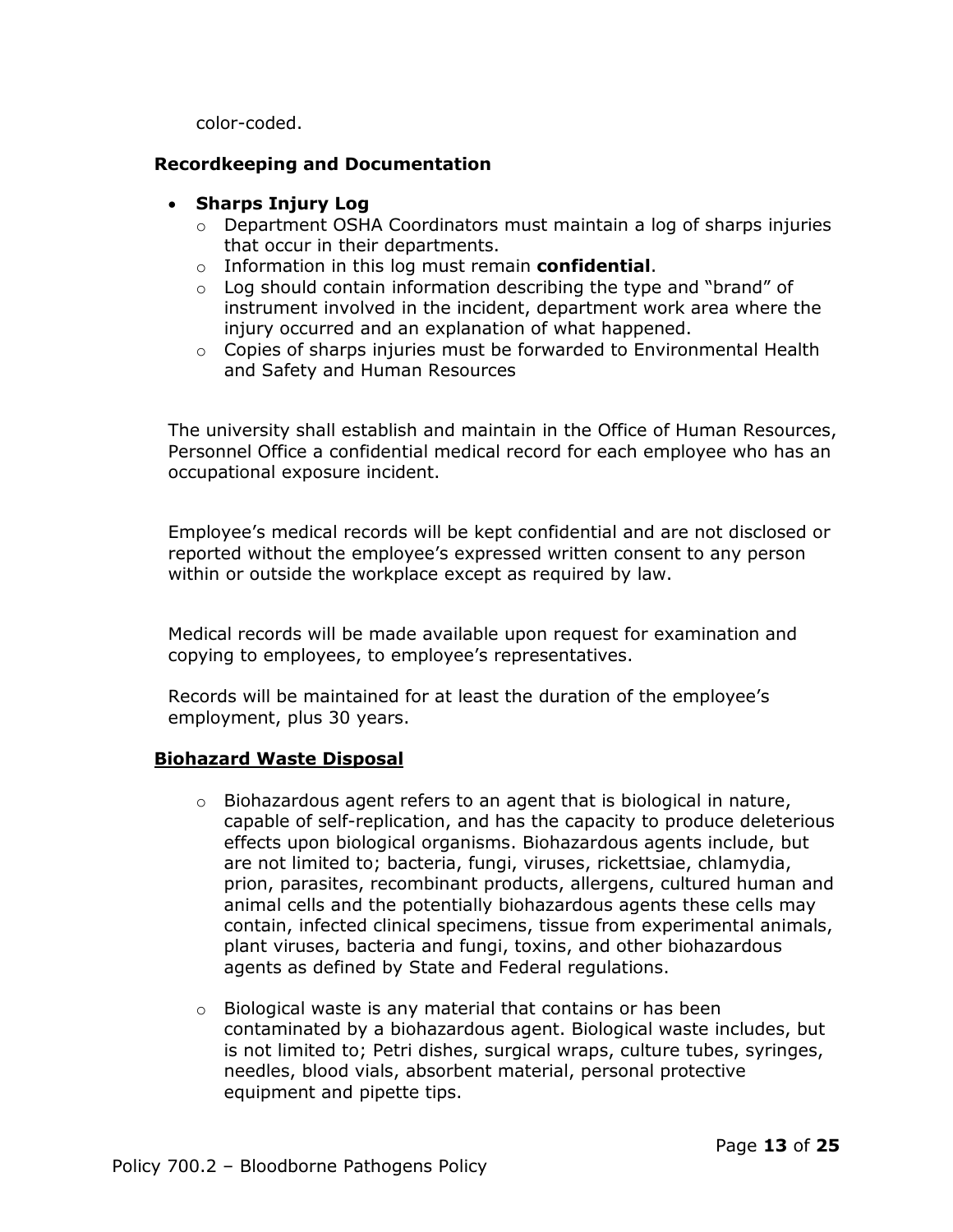- $\circ$  Sharps are items that are capable of puncturing, cutting or abrading the skin. Sharps include, but are not limited to; glass and plastic pipettes, broken glass, test tubes, razor blades, syringes, and needles.
- $\circ$  Biological waste must be managed separately from chemical waste. The most common example where chemical waste is mistaken for biological waste is agarose gel contaminated with ethidium bromide or heavy metals (i.e. arsenic, chromium). This type of material should always be managed as chemical waste. When both chemical and biological waste types exist, the biological agent(s) should be treated first. Once the biological agents have been deactivated by either autoclave or chemical disinfection, the remaining chemical waste should be submitted on a Hazardous Waste Pickup Request Form <http://healthsafety.etsu.edu/static/pickupform> for pickup by EH&S personnel.
- $\circ$  Liquid biological waste should be collected in containers for autoclaving or chemical disinfection. Autoclaved or chemically disinfected liquid wastes can be disposed via the laboratory sink. Do not pour melted agarose down the drain. Allow it to cool and solidify, then dispose of it as solid waste in biohazardous waste bags. **Little to no liquid waste should be placed into the biohazard waste stream.**
- $\circ$  Solid biological waste, including solidified agarose gels, should be collected in appropriate biohazardous waste bags. Once the waste has been autoclaved or chemically disinfected, the autoclave bags should be taped or tied shut and placed inside of the cardboard box provided by Stericycle.
- $\circ$  Preprinted biohazard boxes are provided by Stericylce as well as red bags. The boxes must be lined with red bag, weigh less than 45 pounds, be properly secured shut with tape and placed outside each laboratory on Monday's for pickup by Stericylce. Labs not on a routine pickup schedule, need supplies or having problems should contact the ETSU EHS Office at 439-6029.
- $\circ$  Laboratories that have mixed radioactive/biological waste should contact the ETSU Radiation Safety Office at 439-6056.

### **Responsibilities**

All ETSU employees and students, including all departments where employees are occupationally exposed to blood or other potential infectious materials, are responsible for adhering to this policy.

#### o **Office of Human Resources**

Will ensure the Workers Compensation carrier follows-up with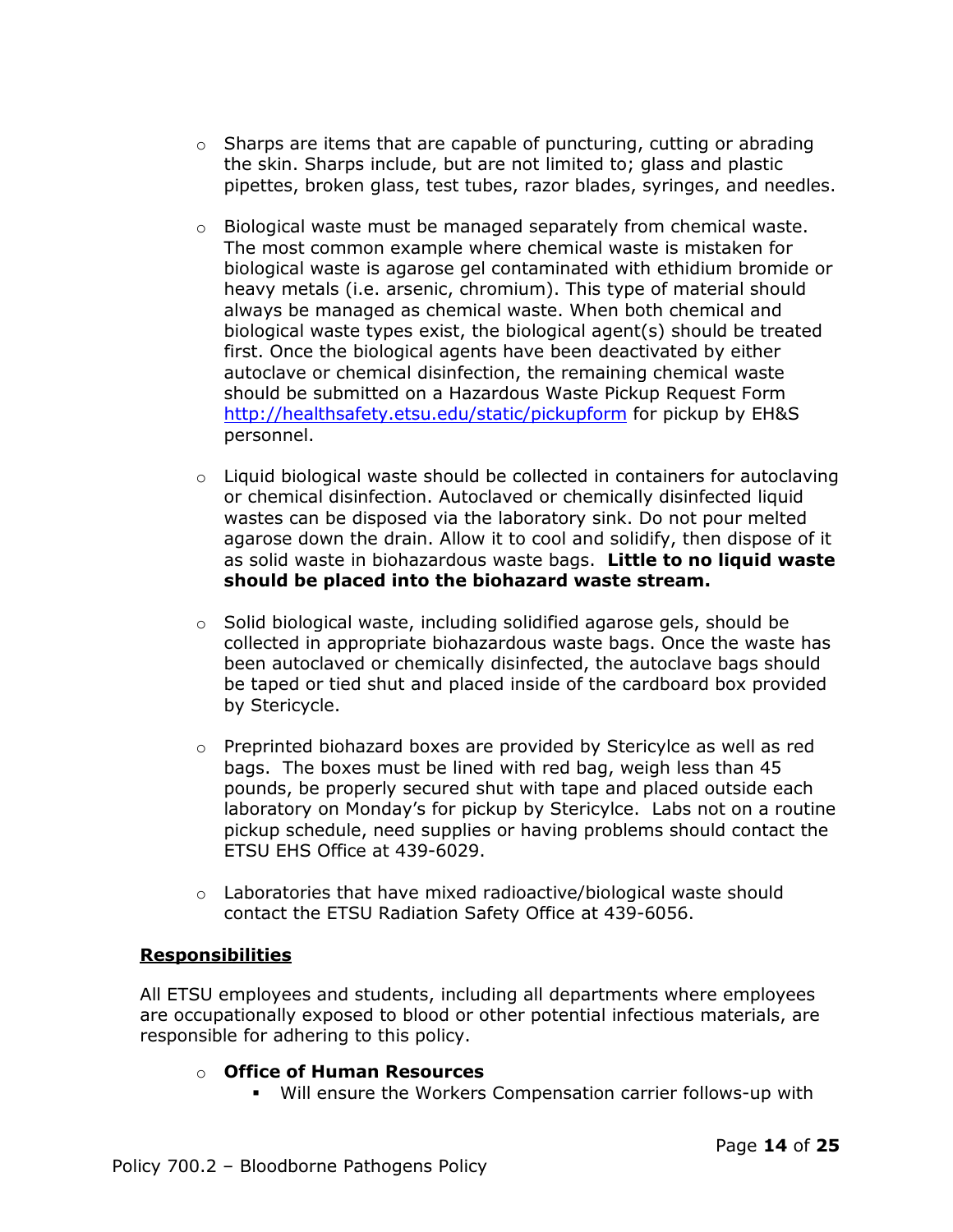the exposed employee to ensure proper testing and location has been assigned.

- Will ensure that employee is not responsible for payment of any testing and follow-up.
- Will update OSHA 300 log

### o **Office of Environmental Health and Safety**

- Develop and maintain this written university wide control program and perform annual reviews.
- Monitor the compliance of the respective departments with the program.
- Provide guidance and technical assistance to departments in the design and selection of appropriate engineering and work practice controls; the selection of the most appropriate types and quantities of personal protective equipment; and the development and implementation of appropriate housekeeping methods.
- Assist departments in fulfilling their training requirements.
- Review all exposure incidents reports.
- Provide guidance and assistance with infectious waste handling and disposal.

### • **Departments That Have Exposures to Blood or OPIM**

- o The department will designate an OSHA coordinator.
- o Ensure Exposure Control Plan is site or department specific.
- o Ensure Exposure Control plan has been annually evaluated and updated.
- o Ensure that all departmental personnel/positions with Category A & B exposures have been identified.
- o For Category B exposures, identify and document all tasks and procedures in which occupational exposure to bloodborne pathogens may occur.
- o Ensure department is providing all necessary personal protective equipment (PPE) at no cost to the employee.
- o Encourage employee compliance with the Hepatitis B vaccination program.
- o Monitor and enforce compliance with Universal Precautions.
- o Ensure annual training is site or department specific.

### • **OSHA Coordinator**

- o Orient current employees to the infection control program and ensure they are provided HIV, HBV and HCV education.
- o Orient new employees when initially hired to the infection control policies and procedures.
- o Document the orientation and training process with the appropriate forms indicating the date of training sessions, program content and the name of the person completing the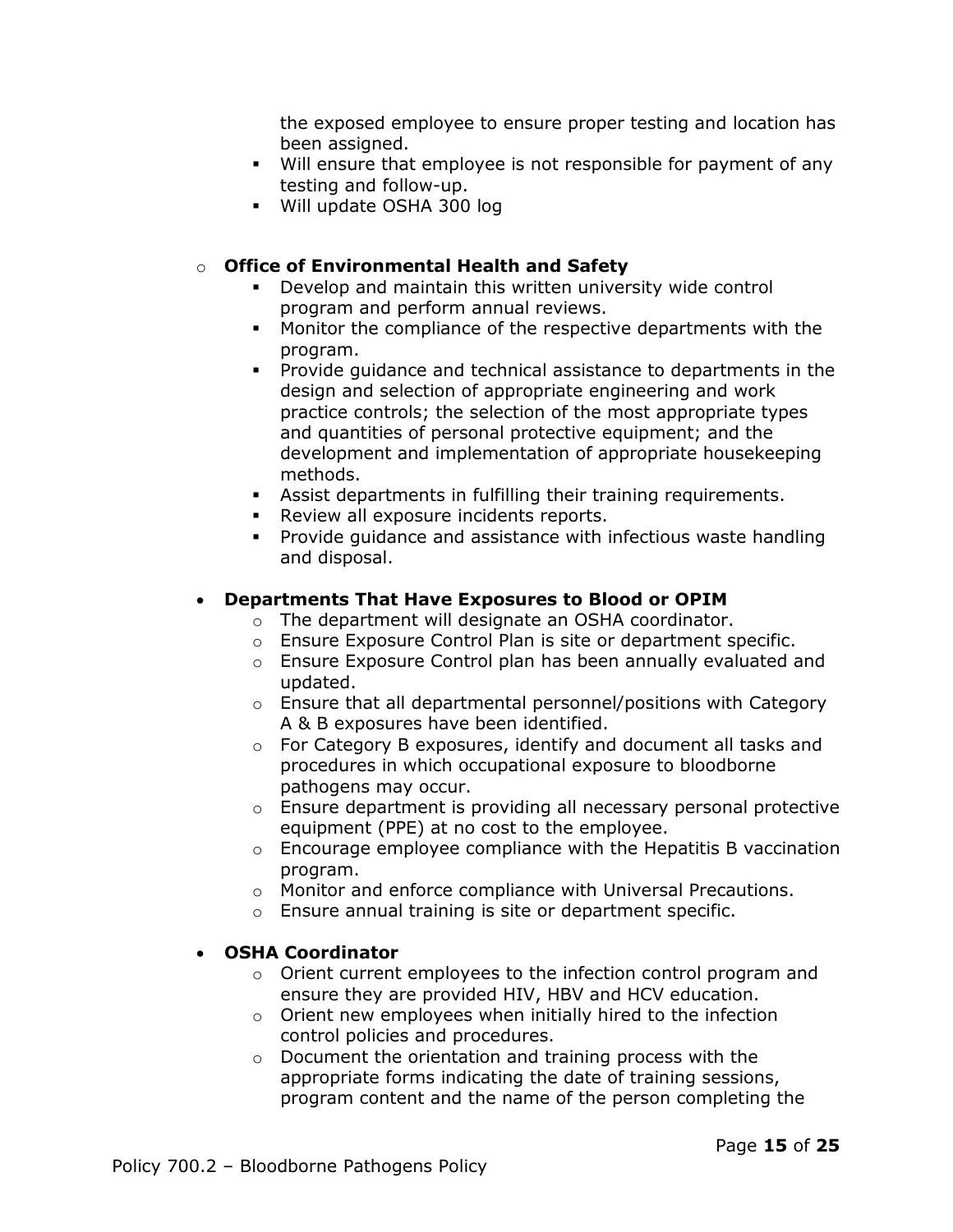training.

- o Compile and maintain data on individuals with potential exposure and the associated tasks and responsibilities of those persons.
- o Implement cleaning schedules as deemed appropriate for the types of activities and facilities involved.
- o Update the program when new information develops or guidelines change and notify employees of changes.
- o Ensure exposure incident follow-up is provided for all exposure incidents. The Exposure Incident Report and employee notification of the incident to Corvel must be completed.

#### **Contact Persons**

Associate Vice President Director of Facilities Management Operations Director of Environmental Health & Safety Health & Safety Specialist

#### Approved by:

William Brady Rasnick, Jr., Associate Vice President, Facilities Management

#### Date approved: <u>\_\_\_\_\_\_\_\_\_\_\_\_\_\_\_\_\_\_\_\_\_\_\_\_\_\_\_</u>

- Audited: June 2<sup>nd</sup>, 2016 May 2<sup>nd</sup>, 2017 June, 2018 June 10<sup>th</sup>, 2019 Feb 13th, 2020 March 18<sup>th</sup>, 2021
- Revised: June 10<sup>th</sup>, 2014 August 23rd, 2016 May 12<sup>th</sup>, 2017 June 26<sup>th</sup>, 2018 Feb 13th, 2020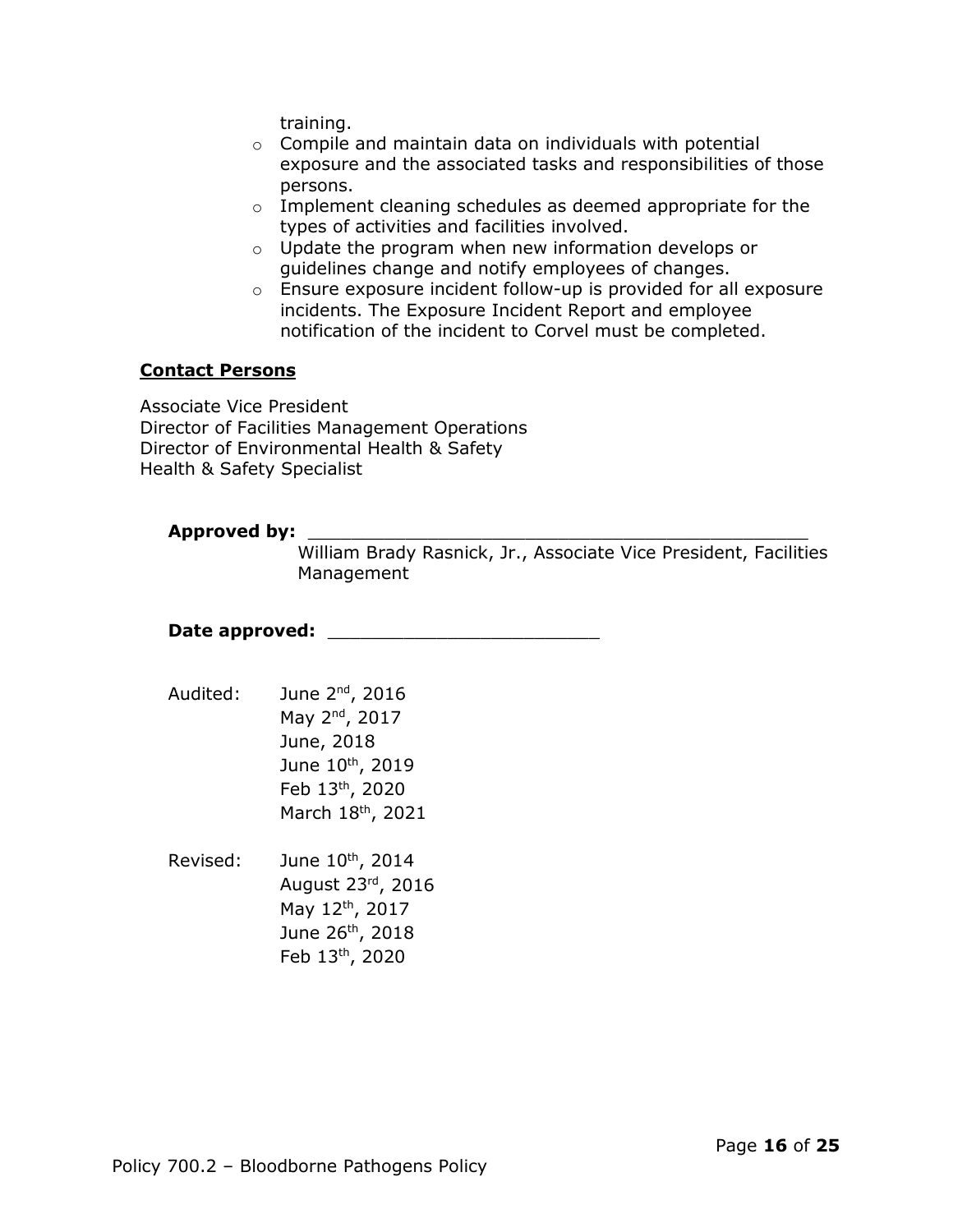#### **Exposure Determination by Job Classification**

List each job classification in the work place. Classify each job by placing an "X" under the exposure category which best describes the position without regard to the use of personal protective devices.

- Category A: Involved tasks or procedures in which all or some employees have a reasonable likelihood of contact with blood or other potentially infectious materials (OPIM). The use of job-appropriate personal protective equipment and other protective measures is required. (Example: Physicians, Physician's Assistants, Nurses, Clinical and Diagnostic Lab Personnel, Housekeepers).
- Category B: Tasks and work assignments involve no routine exposure to blood or other potentially infectious materials, but employment may require unplanned Category A tasks... (Example: Receptionist, Office Manager).
- Category C: Tasks and work assignments involve no exposure to blood or other potentially infectious materials. Employment NEVER requires Category A or Category B task or duties. No personal protective equipment in needed.

| <b>JOB</b><br><b>CLASSIFICATION</b> | <b>CATEGORY A</b><br><b>Tasks</b><br>involve<br>exposure to<br>blood<br>and OPIM. | <b>CATEGORY B</b><br>Tasks<br>involve no<br>routine<br>exposure to<br>blood or<br>OPIM, but<br>may require<br>unplanned<br><b>Category A</b><br>tasks. | <b>Category C</b><br><b>No Exposure to</b><br><b>Blood or OPIM.</b> |
|-------------------------------------|-----------------------------------------------------------------------------------|--------------------------------------------------------------------------------------------------------------------------------------------------------|---------------------------------------------------------------------|
| Custodial                           | X                                                                                 |                                                                                                                                                        |                                                                     |
| <b>Grounds</b>                      |                                                                                   | X                                                                                                                                                      |                                                                     |
| Plumbers                            |                                                                                   | X                                                                                                                                                      |                                                                     |
| COM-                                |                                                                                   | X                                                                                                                                                      |                                                                     |
| Utility/Maintenance                 |                                                                                   |                                                                                                                                                        |                                                                     |
| EH&S                                |                                                                                   | X                                                                                                                                                      |                                                                     |

### **Example**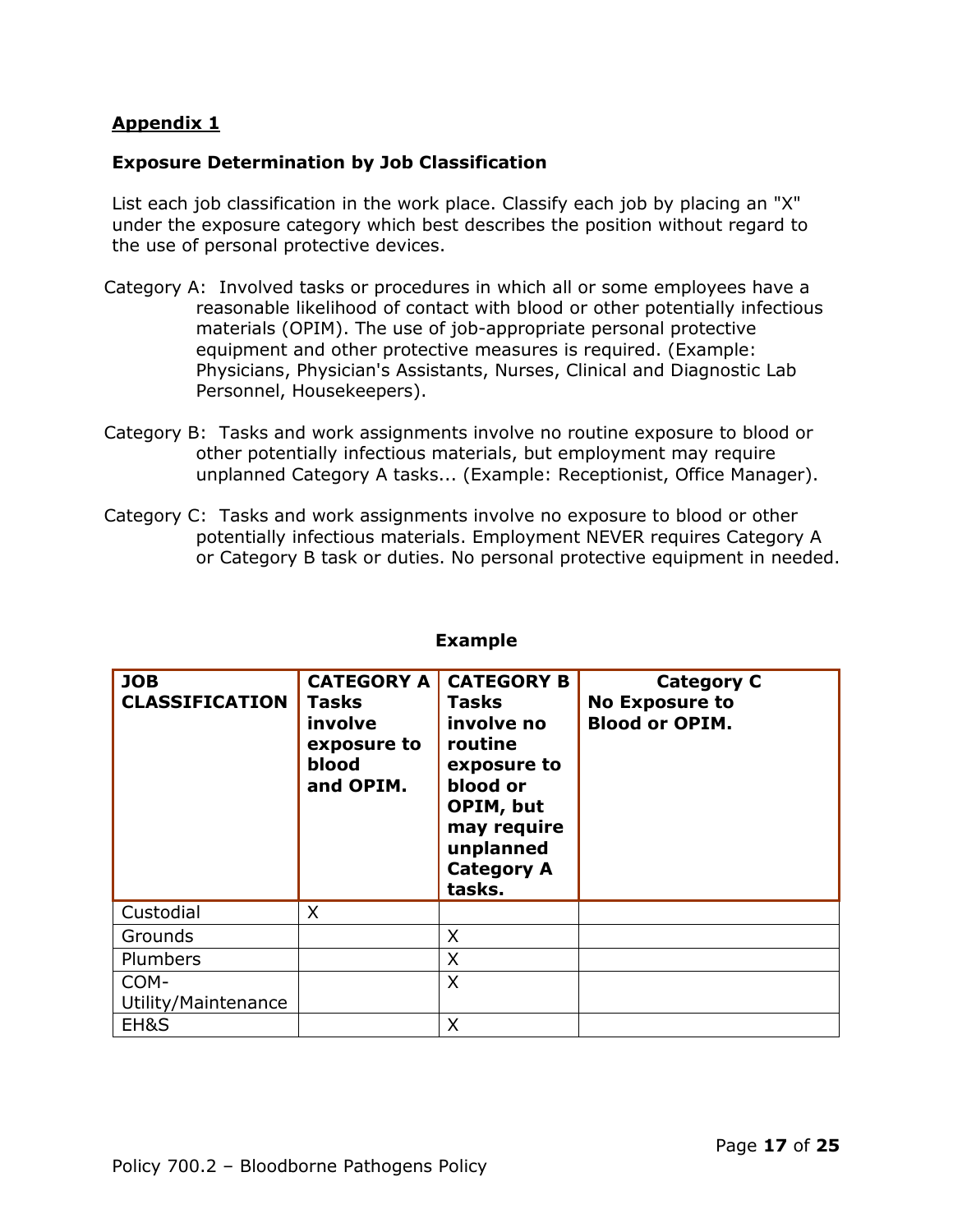List all tasks, or groups of tasks/procedures, performed by employees that present a reasonable likelihood of exposure to blood or other potentially infectious materials--without regard to the use of personal protective devices. (Example: Handling of contaminated sharps, handling contaminated linen, handling regulated wastes, collecting blood specimens).

| <b>Task/Group of Tasks/Procedures</b>                           | <b>Performed by</b>            |
|-----------------------------------------------------------------|--------------------------------|
| Blood spill clean up                                            | Custodial                      |
| Ground trash pick-up with visible blood or other<br><b>OPIM</b> | Grounds                        |
| Plumbing lines with visible blood or other OPIM                 | Plumbers                       |
| Cleaning out pit in Forensics, possible biohazard<br>labs       | <b>COM-Utility/Maintenance</b> |
| Labs, First Aid Certified Personnel, other biohazard<br>areas   | EH&S                           |
|                                                                 |                                |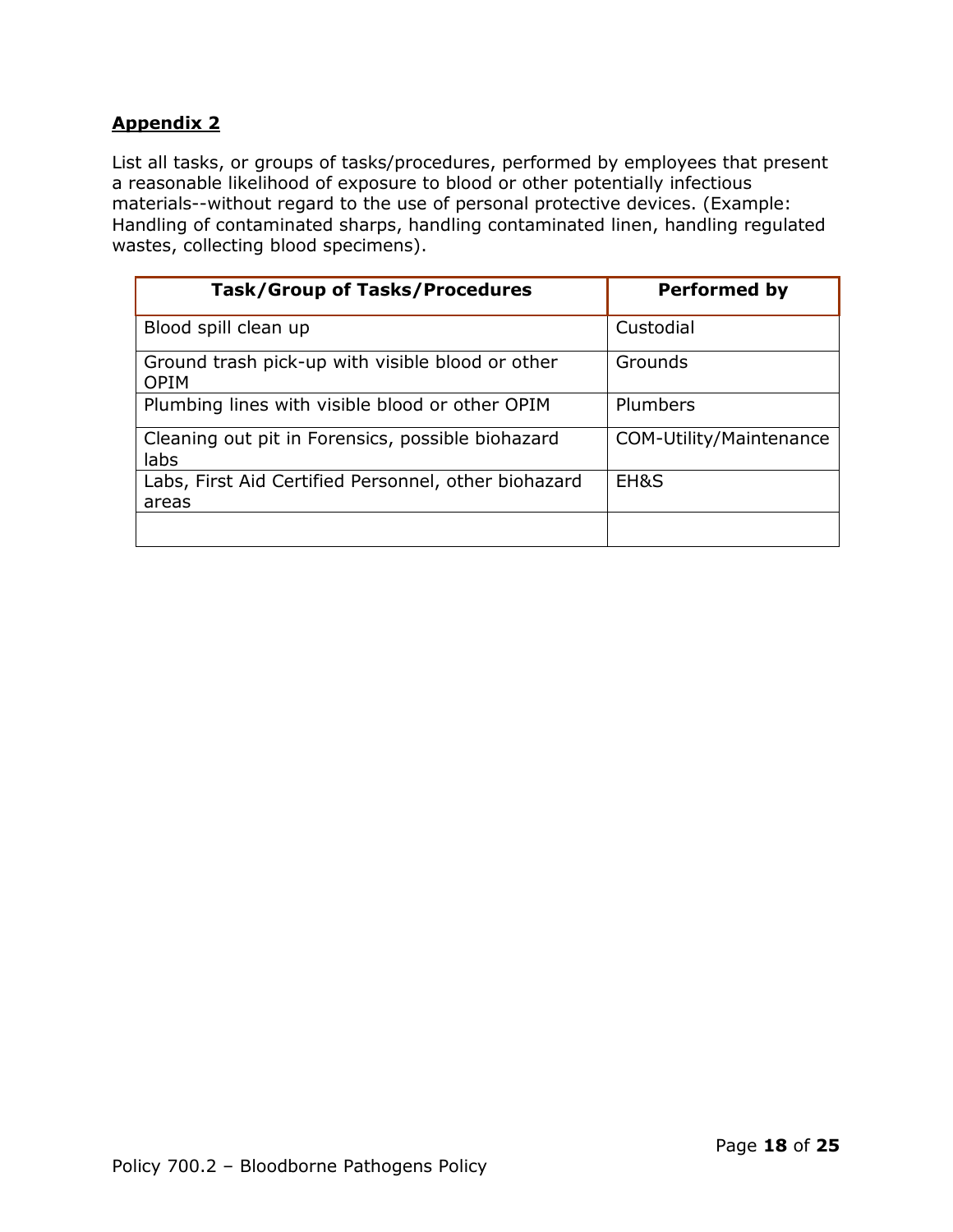#### **Resheathing/Recapping Of Clean and Contaminated Needles**

Needles should be used and immediately discarded, un-capped, into accessible sharps containers. Certain circumstances may exist, however, in which recapping, bending, or removing needles is necessary. In these situations, the user must be able to demonstrate that:

- The action is required by a specific medical procedure.
- Recapping must be performed by some method other than the traditional two-handed procedure.
- No alternative, such as immediately discarding used needles into accessible and appropriate sharps container, is feasible.

The use of the properly performed one-hand scoop method (in which the hand holding the sharp is used to scoop up the cap from a flat surface) for recapping is a recognized and acceptable method.

The resheathing, recapping, bending or breaking of needles is prohibited except in situations where it is absolutely necessary for appropriate job performance.

The following is a list of acceptable reasons for the appearance of resheathed needles in the sharps containers:

#### **Clean Needles**

- With use of medication that may cause "tracking" in the tissue (tissue irritation), a new needle is placed on the syringe after the medication is drawn up.
- When changing needle gauge sizes.
- When diluting medication from a carpuject (sterile cartridge unit), the needle and cap are removed from carpuject and discarded.
- When procedure trays are used there may be extra capped needles remaining on tray.
- When giving medication via a stopcock port or an IV line, the medication is drawn up and the needle then discarded prior to medication delivery.
- Unused prepared solution with needle attached.
- When drawing up liquid medications and other non-contaminated solutions in a syringe, the needle and cap are removed and discarded.
- When changing from a standard needle to a filtered needle.
- When a needle and syringe is unpackaged by mistake and not used.
- When using needle and syringe for repeated administration of noncontaminated solutions in the laboratory setting. This pertains only to experiments that do not include living subjects or potentially contaminated materials such as work with living microorganisms.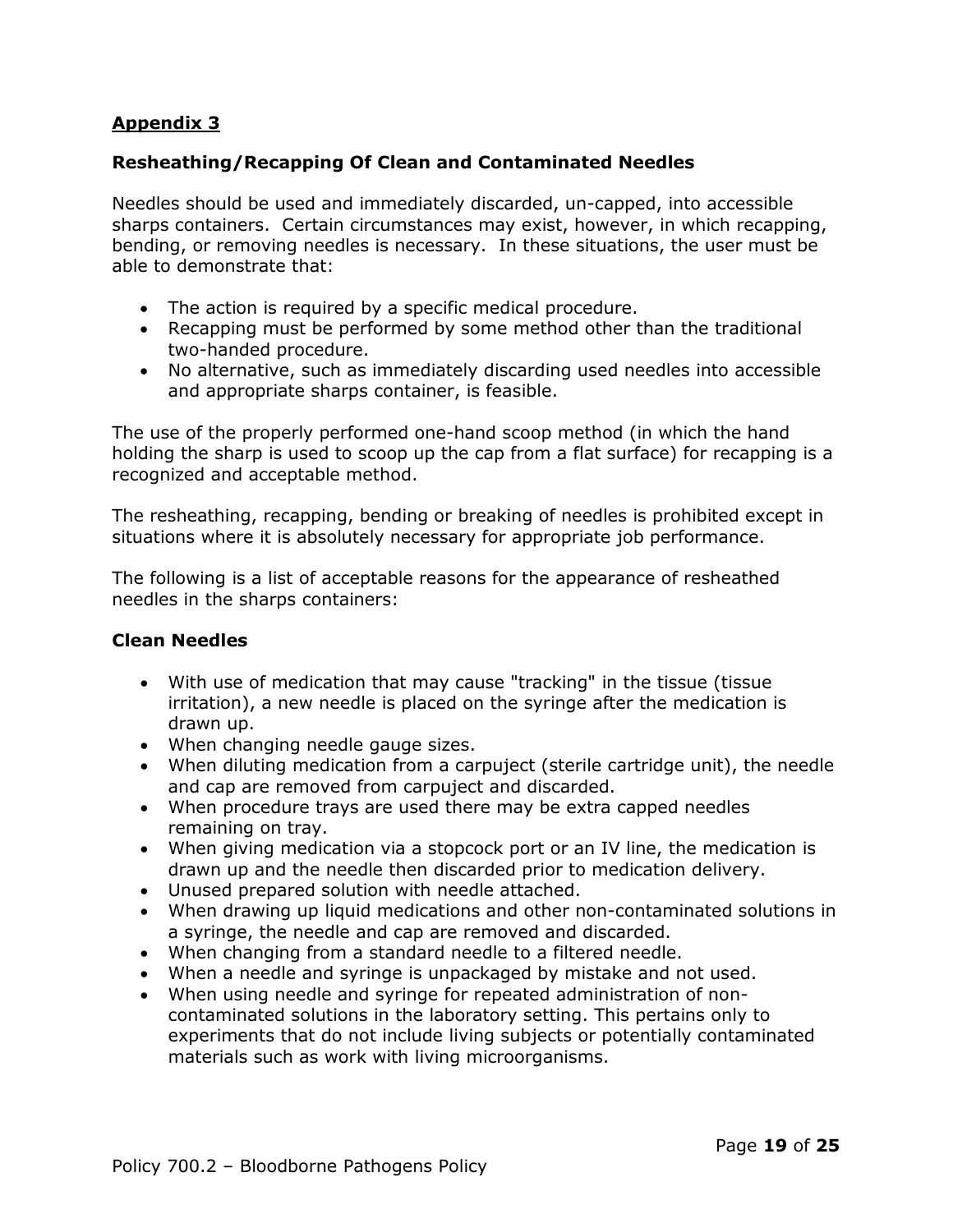### **Contaminated Needles**

- Giving PRN IV medications, the doses may be titrated. The needle is recapped and the balance of the medication may be administered on a PRN basis for up to one hour.
- After medication delivery is completed via an INT needle, the needle on the primary line is recapped, discarded and a new-capped needle replaced on the primary line.
- When changing needles on a secondary IV set, the needle is capped and discarded and a new-capped needle is placed on the set.
- When a needle becomes contaminated, the needle may be recapped and discarded and a sterile needle placed on the syringe.
- When a patient brings in a capped contaminated syringe into a clinic after self-administration of medication.
- After Arterial Blood Gases are obtained, the syringe is recapped via the onehand technique. The capped contaminated needle is then disposed of prior to running the test.
- Needles are removed from mechanical device holders for disposal using a one-handed method along with a mechanical device.
- Scalpel blades are removed from handles using a mechanical device (hemostat).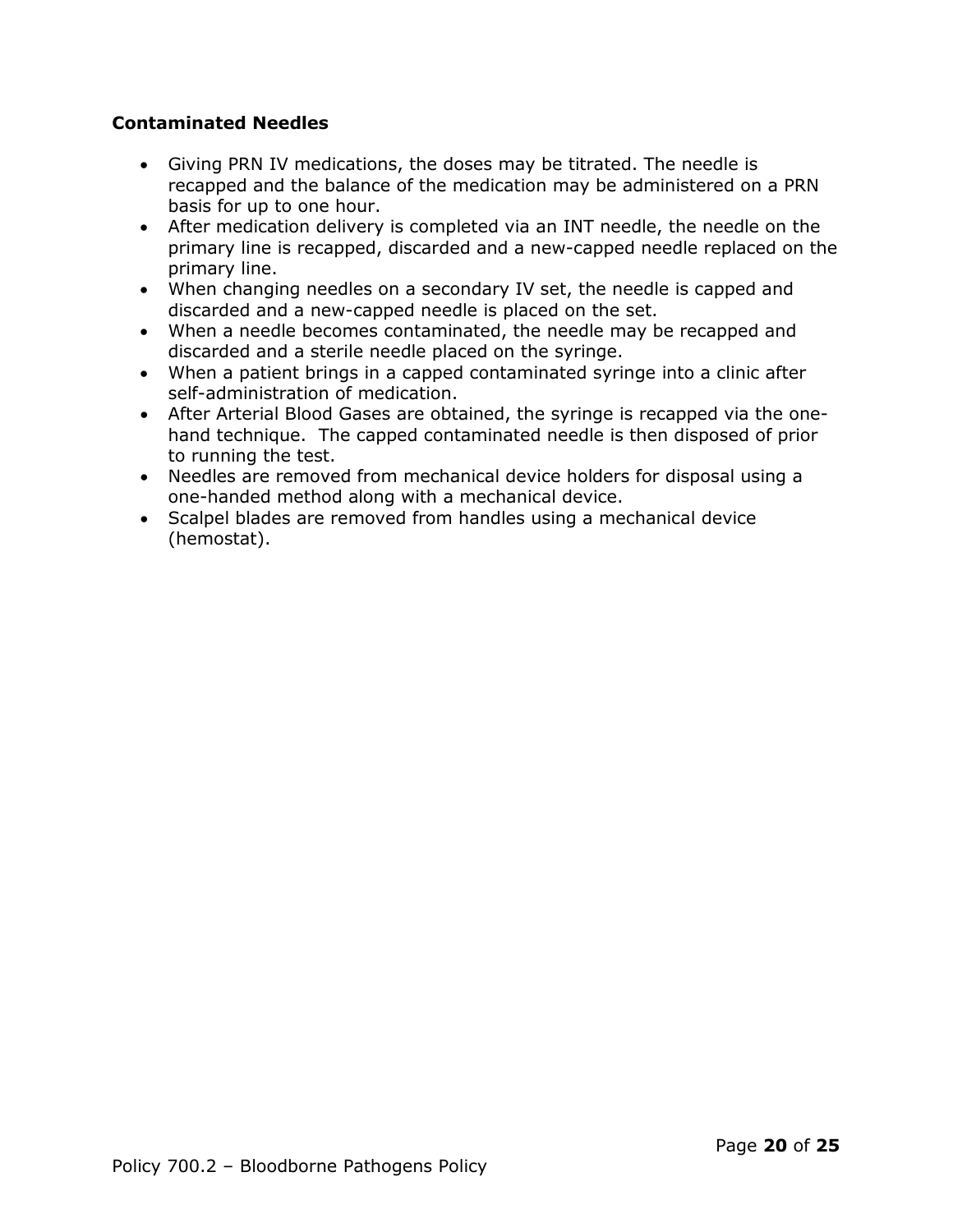### **EXPOSURE INCIDENT REPORT**

### **Please Print**

| Employee/Student/Source (circle one) Date of Birth ________ E#: _______________                                        |                                                                                                                       |
|------------------------------------------------------------------------------------------------------------------------|-----------------------------------------------------------------------------------------------------------------------|
| Telephone (Business) ___________________(Home)__________________________________                                       |                                                                                                                       |
|                                                                                                                        |                                                                                                                       |
| Date of Exposure_________________ Time of Exposure __________ AM____PM_________                                        |                                                                                                                       |
|                                                                                                                        |                                                                                                                       |
| Location and department where incident occurred_________________________________                                       |                                                                                                                       |
| Describe what job duties you were performing when the exposure incident occurred                                       |                                                                                                                       |
|                                                                                                                        |                                                                                                                       |
| Describe the circumstances under which the exposure incident occurred (what<br>happened that resulted in the incident) | <u> 1989 - Johann Harry Harry Harry Harry Harry Harry Harry Harry Harry Harry Harry Harry Harry Harry Harry Harry</u> |
| What body fluid(s) were you exposed to?                                                                                | <u> 1989 - Johann Stoff, amerikan bestein de stad in de stad in de stad in de stad in de stad in de stad in de st</u> |
| What was the route of exposure (e.g., mucosal contact, contact with nonintact skin,                                    |                                                                                                                       |
| Describe any personal protective equipment in use at time of exposure __________                                       |                                                                                                                       |
|                                                                                                                        |                                                                                                                       |
| Identification of source                                                                                               |                                                                                                                       |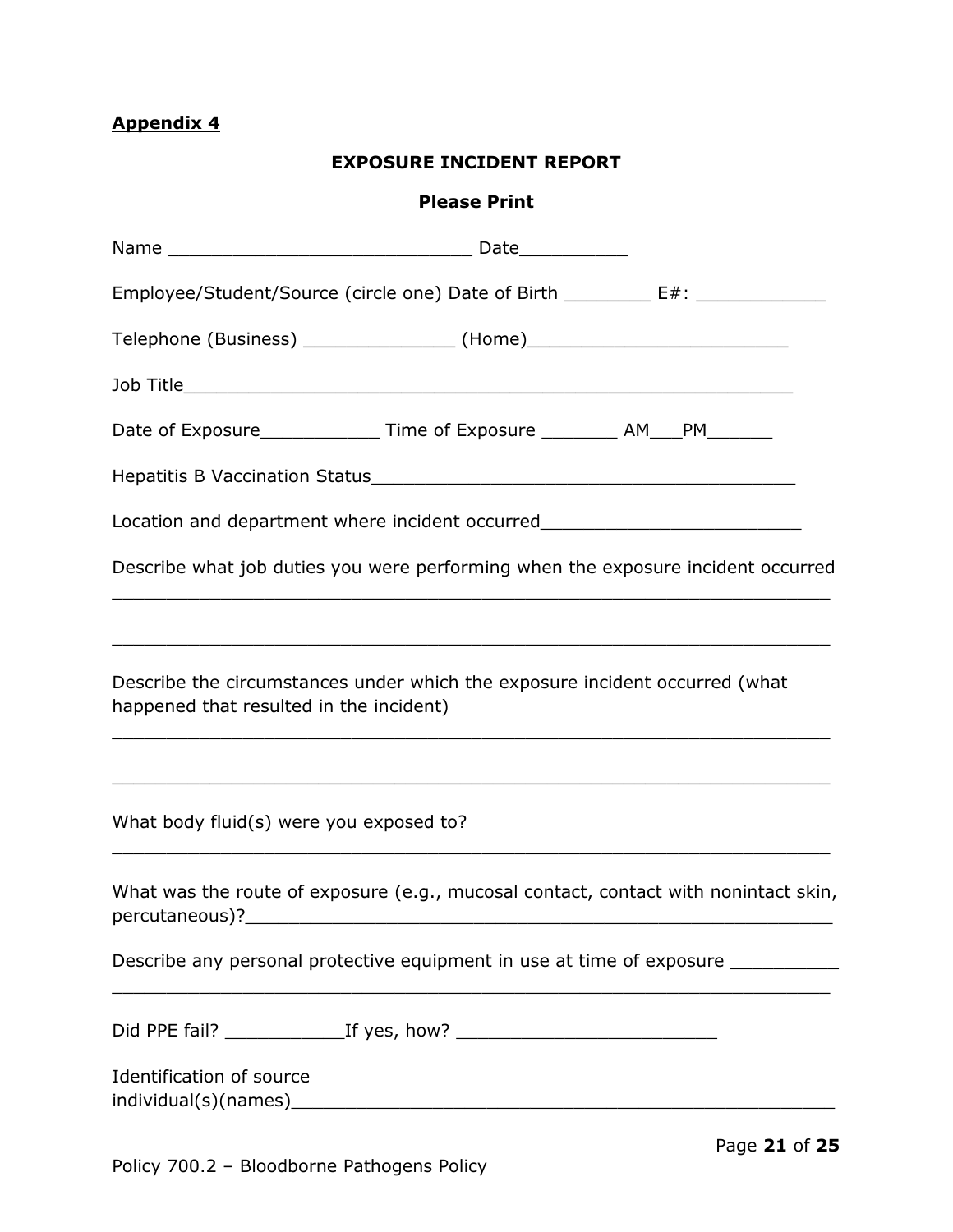Other pertinent information

Cc: Human Resources Box 70564

Environmental Health & Safety Box 70653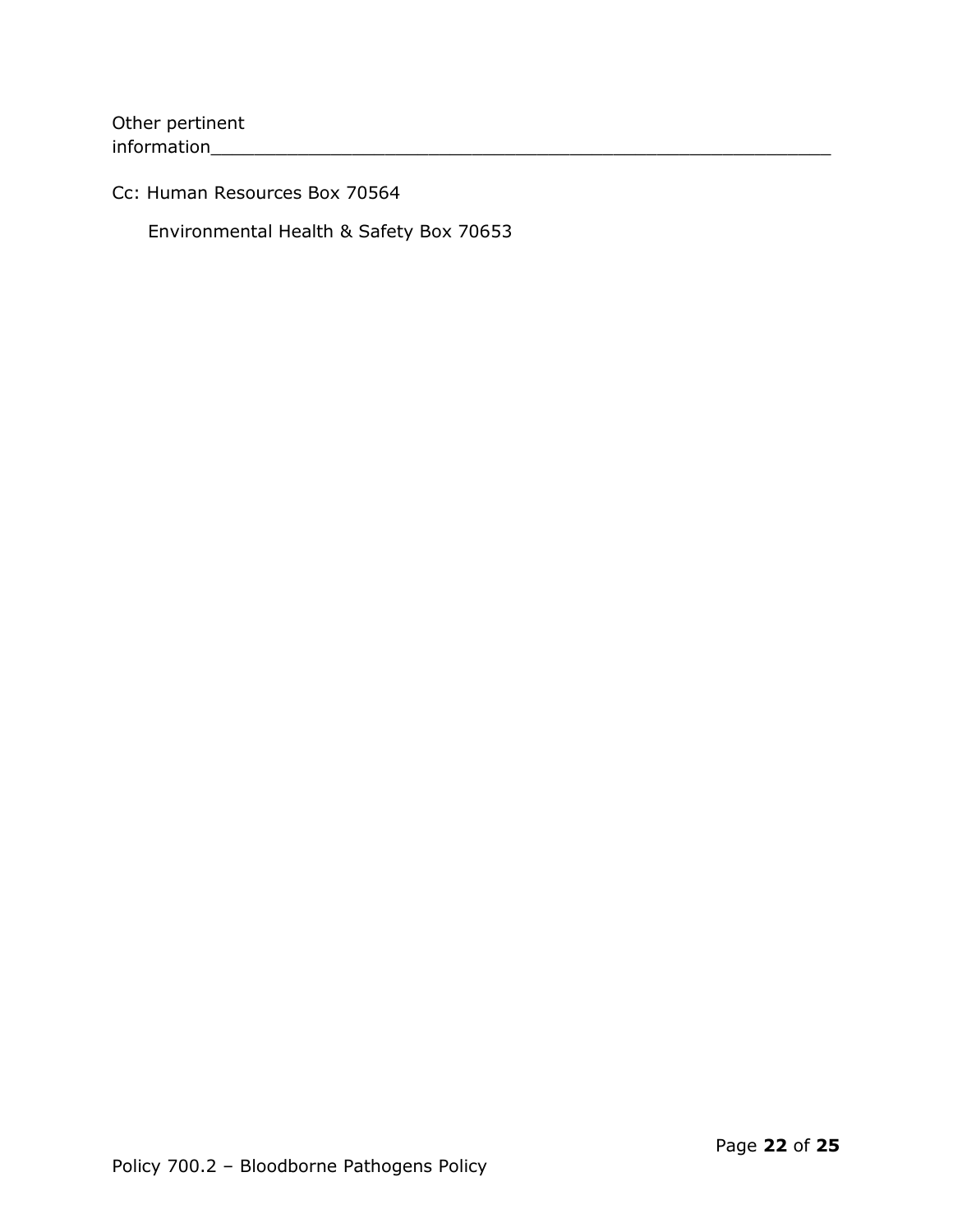### **Five Basic Questions**

### **Employees will be asked these five basic questions by a TOSHA inspector**

when determining if a facility is in compliance with the training section of the Bloodborne Pathogen Standard.

- 1. What does "Universal Precautions" mean?
- 2. What do you do when there is a blood spill?
	- Personal protection
	- Clean-up and disposal
	- Disinfection (apply hazard communication standard)
- 3. What do you do with contaminated sharps and laundry?
- 4. Have you been offered the hepatitis vaccination free of charge?
- 5. Where is the "Exposure Control Plan" and has it been explained to you, and have you been trained?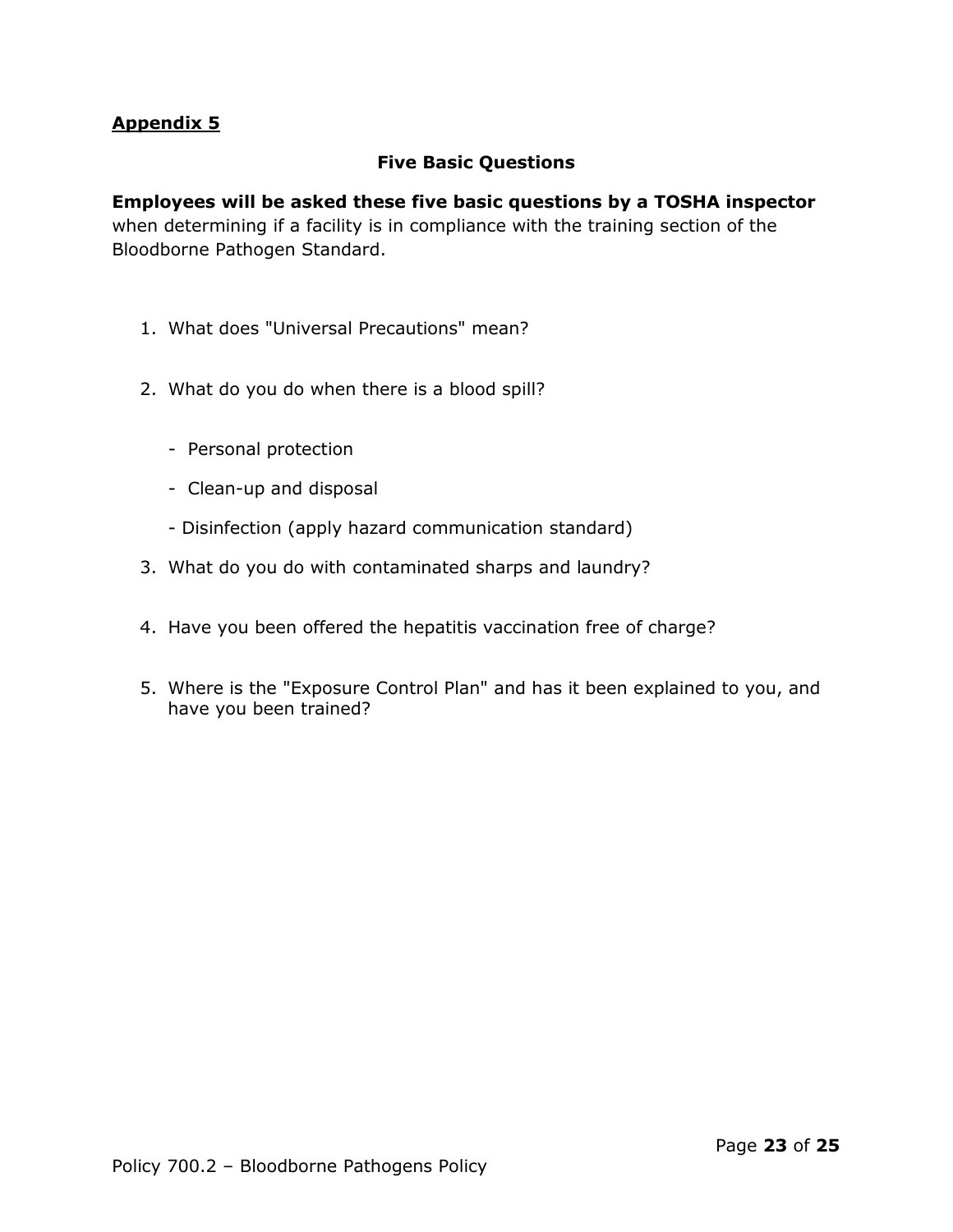### **Hepatitis B Vaccination & Titer Record**

|                                                                                                        |                    |                                   | Part A: Health Care Professional's Written Opinion for Hepatitis B Vaccination                  |                    |                 |
|--------------------------------------------------------------------------------------------------------|--------------------|-----------------------------------|-------------------------------------------------------------------------------------------------|--------------------|-----------------|
|                                                                                                        |                    |                                   | Date of Office Visit: _______________ Health Care Facility: ____________________                |                    |                 |
| Yes $\Box$ No $\Box$<br>Hepatitis B vaccination is $\Box$ is not $\Box$ recommended for this employee. |                    |                                   | Do you have any contraindication to baker's yeast or to a previous dose of hepatitis B vaccine? |                    |                 |
|                                                                                                        |                    |                                   | Signature of Health Care Provider Print/Type Name Of Health Care Provider                       |                    |                 |
| <b>Part B: Vaccination Schedule</b>                                                                    |                    | <b>Second Series if Necessary</b> |                                                                                                 |                    |                 |
| <b>HBV Vaccinate</b><br><b>Date</b>                                                                    | Administered<br>By | <b>Comments</b>                   | <b>HBV Vaccinate</b><br>Date                                                                    | Administered<br>Bv | <b>Comments</b> |
|                                                                                                        |                    |                                   |                                                                                                 |                    |                 |

| <b>Hepatitis B Titer - Hepatitis B Surface Antibody</b> |             |                                  |  |  |
|---------------------------------------------------------|-------------|----------------------------------|--|--|
| Date Scheduled:                                         | Date Taken: | I Insufficient I<br>Sufficient I |  |  |
| <b>Results of Second Titer – If Necessary</b>           |             |                                  |  |  |
| Date Scheduled:                                         | Date Taken: | Insufficient<br>Sufficient       |  |  |

#### **Part C: HBV Vaccine Declination**

I understand that due to my occupational exposure to blood or other potentially infectious materials I may be at risk of acquiring hepatitis B virus (HBV) infection. I have been given the opportunity to be vaccinated with hepatitis B vaccine, at no charge to myself. However, I decline hepatitis B vaccination at this time. I understand that by declining this vaccine, I continue to be at risk of acquiring hepatitis B virus, a serious disease. If in the future I continue to have occupational exposure to blood or other potentially infectious materials and I want to be vaccinated with hepatitis B vaccine, I can receive a vaccination series at no charge to me.

Employee's Signature **Date** 

 $\overline{\phantom{a}}$  ,  $\overline{\phantom{a}}$  ,  $\overline{\phantom{a}}$  ,  $\overline{\phantom{a}}$  ,  $\overline{\phantom{a}}$  ,  $\overline{\phantom{a}}$  ,  $\overline{\phantom{a}}$  ,  $\overline{\phantom{a}}$  ,  $\overline{\phantom{a}}$  ,  $\overline{\phantom{a}}$  ,  $\overline{\phantom{a}}$  ,  $\overline{\phantom{a}}$  ,  $\overline{\phantom{a}}$  ,  $\overline{\phantom{a}}$  ,  $\overline{\phantom{a}}$  ,  $\overline{\phantom{a}}$ 

#### **Distribution of copies**:

Pink copy to Departmental OSHA Coordinator Green copy maintained by clinic providing vaccination Original copy to Health and Safety, P.O. Box 70653